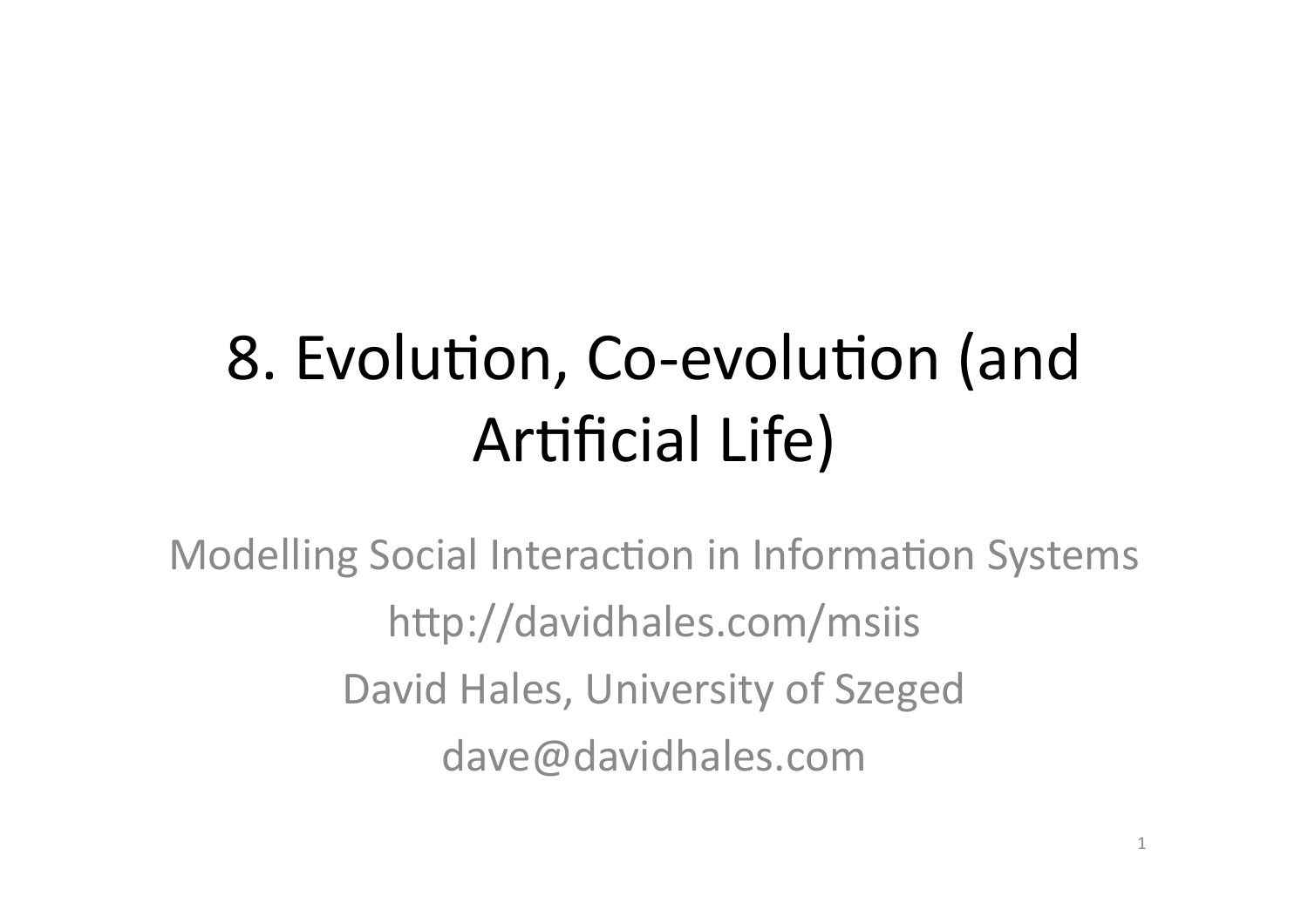### What is evolution?

- It is a very old idea that predates modern science
- It is a theory of change
- Originally applied to human societies and ideas – because people could see these changed over time
- It isn't until recently (fossils etc) that it was realised biological life forms changed over time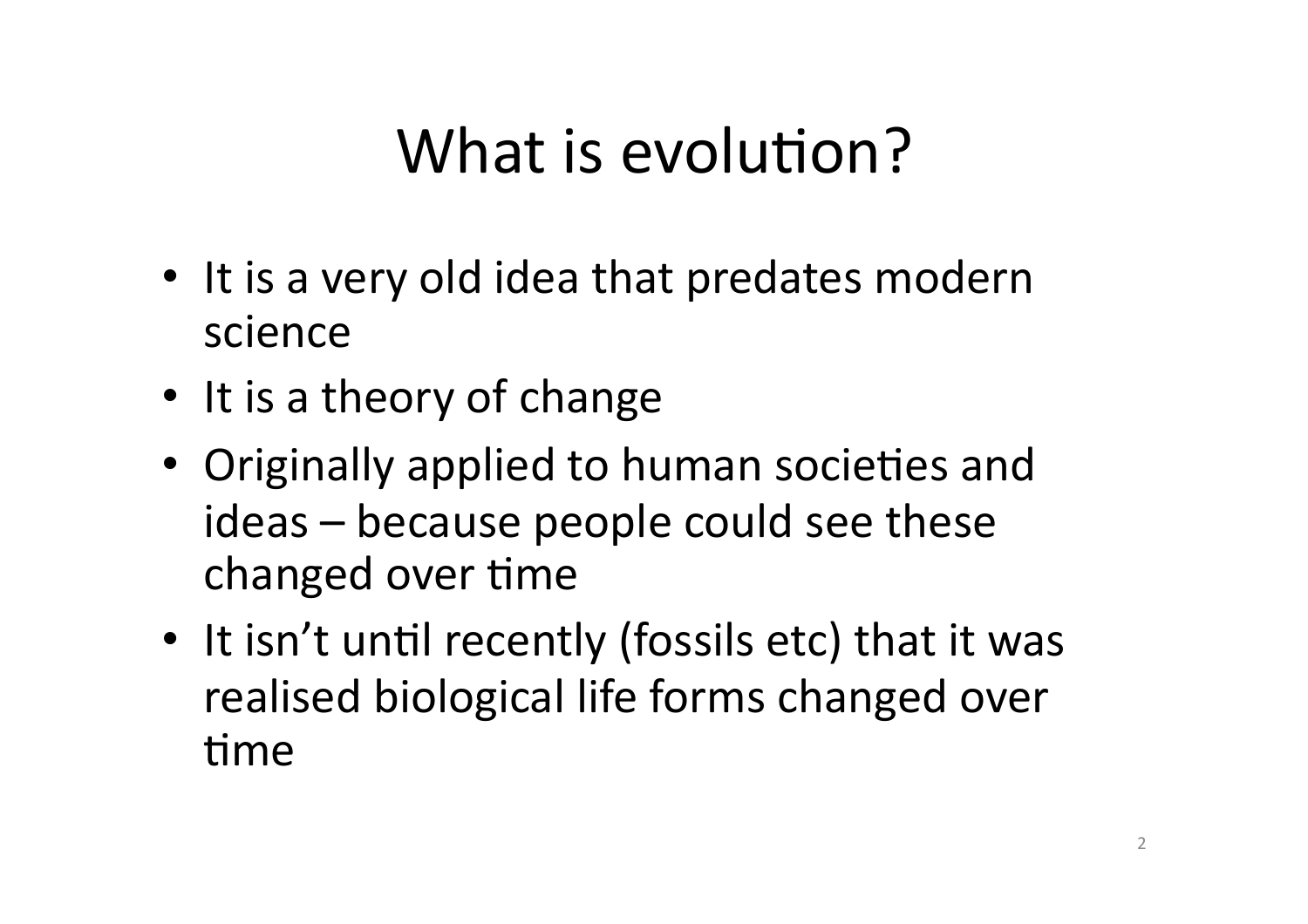## Biological evolution

- Evolution in everyday language has come to mean biological evolution
- Darwin did his famous empirical work observing biological organisms
- Biological evolution draws on empirical facts and theoretical models (often mathematical)
- Here we will focus on "abstract evolution" simulated in computer programs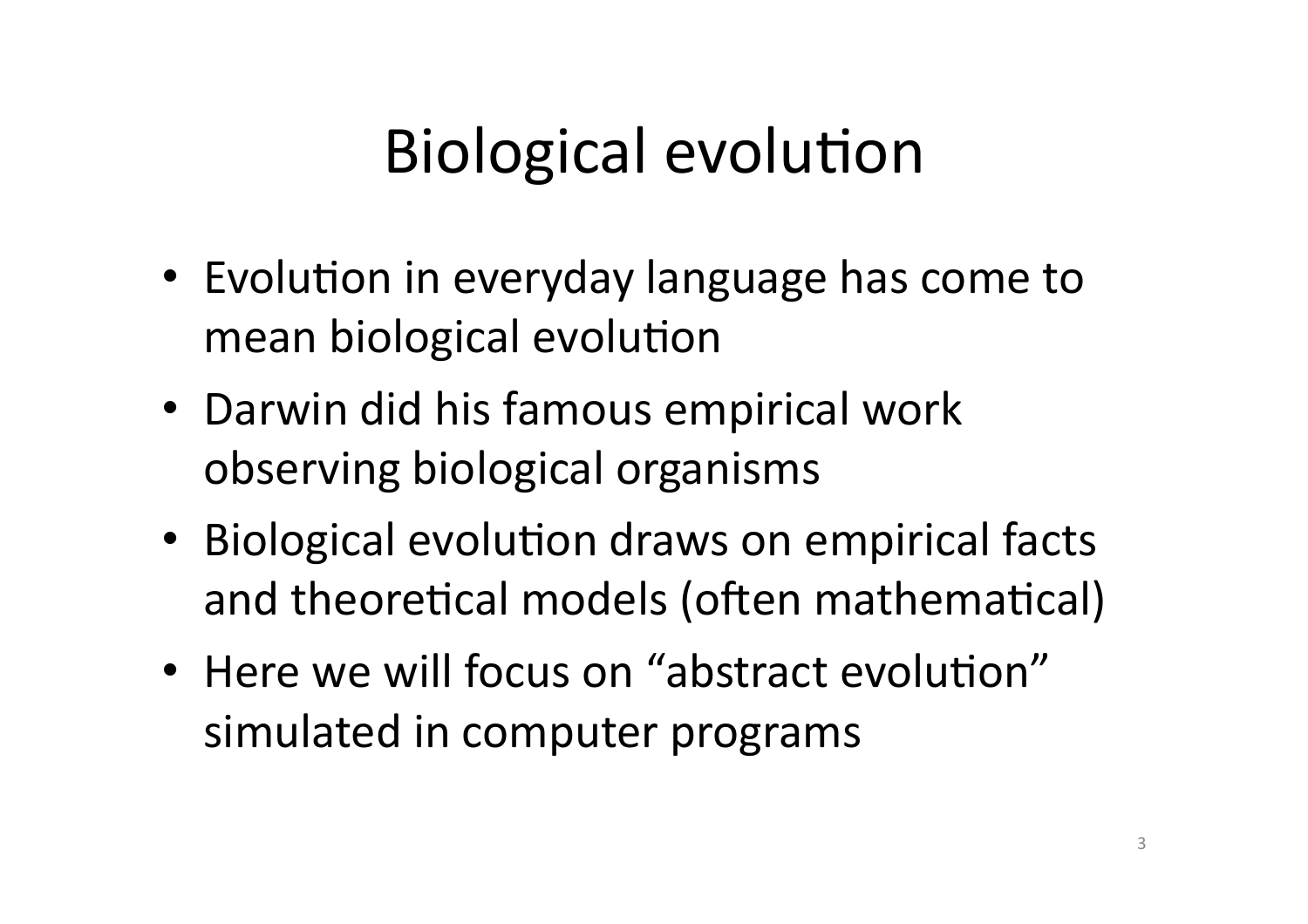### Abstract evolution

- Evolution can be viewed as an algorithmic abstraction that can be used to understand  $/$ implement a process of change given:
	- $-$  Things that replicate / get copied (**units** of selection)
	- $-$  **Variation** in replicators (mutation)
	- $-$  Differential **selection** of replicators
- "fitness" means how good a replicator is at replicating (how many copies are made)
- In this context "survival of the fittest" is a tautology

Book: Daniel Dennett (1995) Darwins Dangerous Idea. Simon & Schuster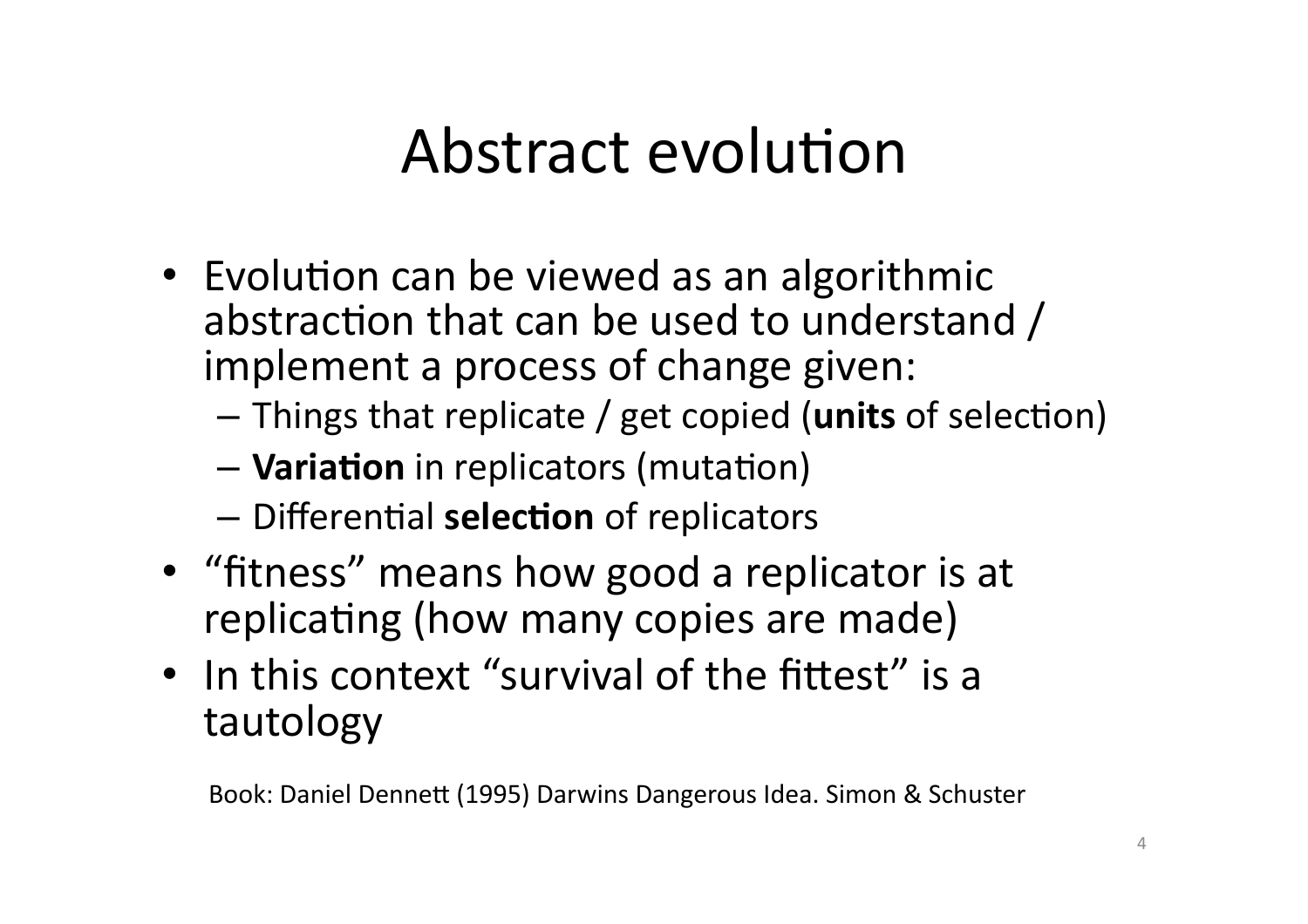# Abstract evolution (GA's)

- Genetic algorithms (which I think you know)
- Are an optimisation technique
- Define a space of solutions to a problem  $\bullet$
- Code different candidate solutions in an "artificial  $\bullet$ chromosome" (often a bitstring but not always)
- Use an evolutionary algorithm to adapt solutions towards better (hopefully optimal or good enough) solutions
- Do this through some form of selection, recombination  $\bullet$ (crossover), mutation and reproduction
- John Holland early 70's, Alan Turing 50's, other earlier thinkers...

Book: Holland, John (1975). Adaptation in Natural and Artificial Systems. Cambridge, MA: MIT Press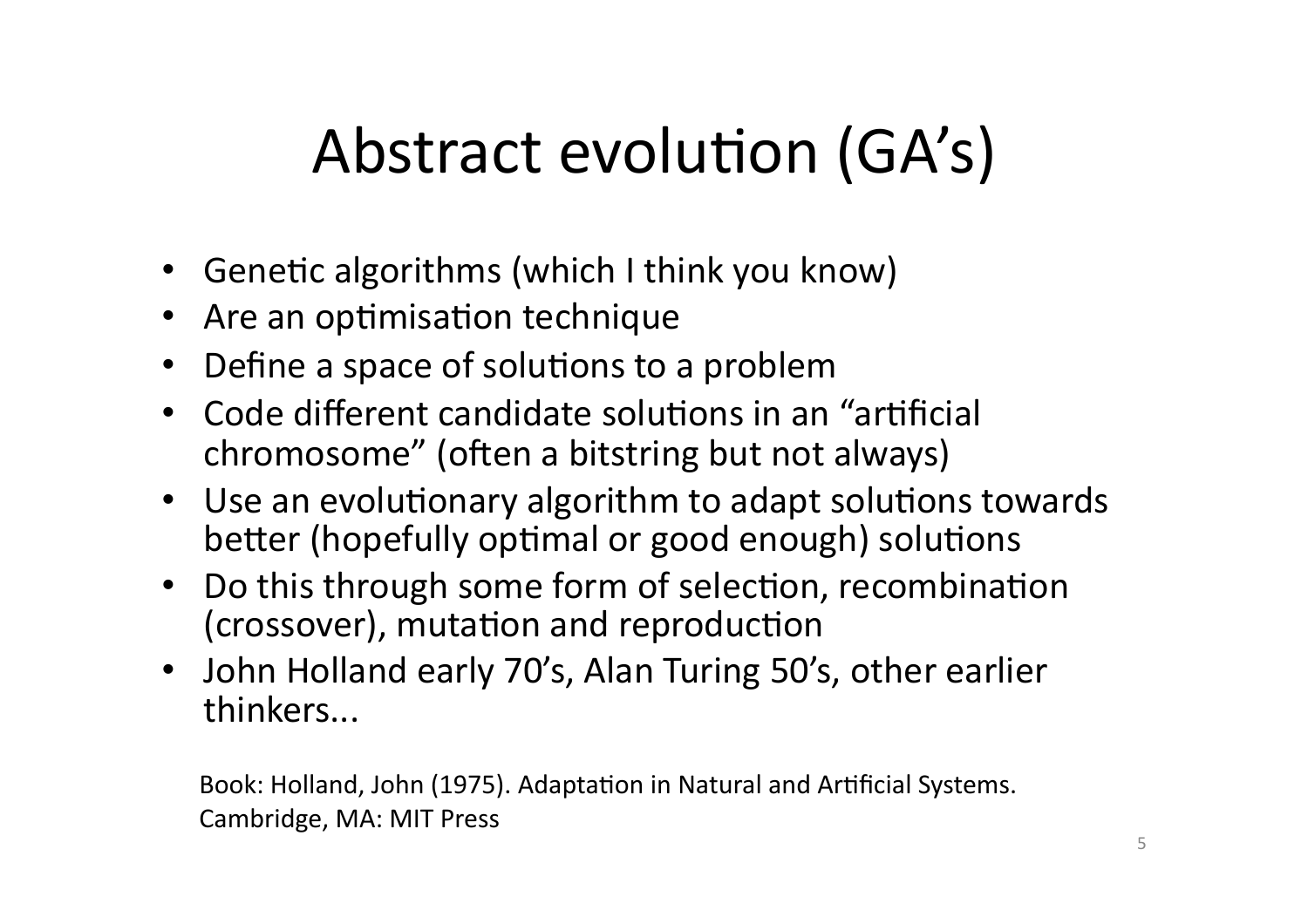# **Genetic Algorithms**

- Initialise a population of (N) random chrom.
- Loop for some (G) number of generations
	- Loop for each chrom.
		- Test chrom. against an objective function  $f()$  award a fitness score
	- End loop solutions
	- Reproduce chrom probabilistically proportionally into the next generation based on fitness score
	- Apply some genetic operator (such as crossover)
	- Mutate reproduced chrom. with small prob. (m)
- End loop generations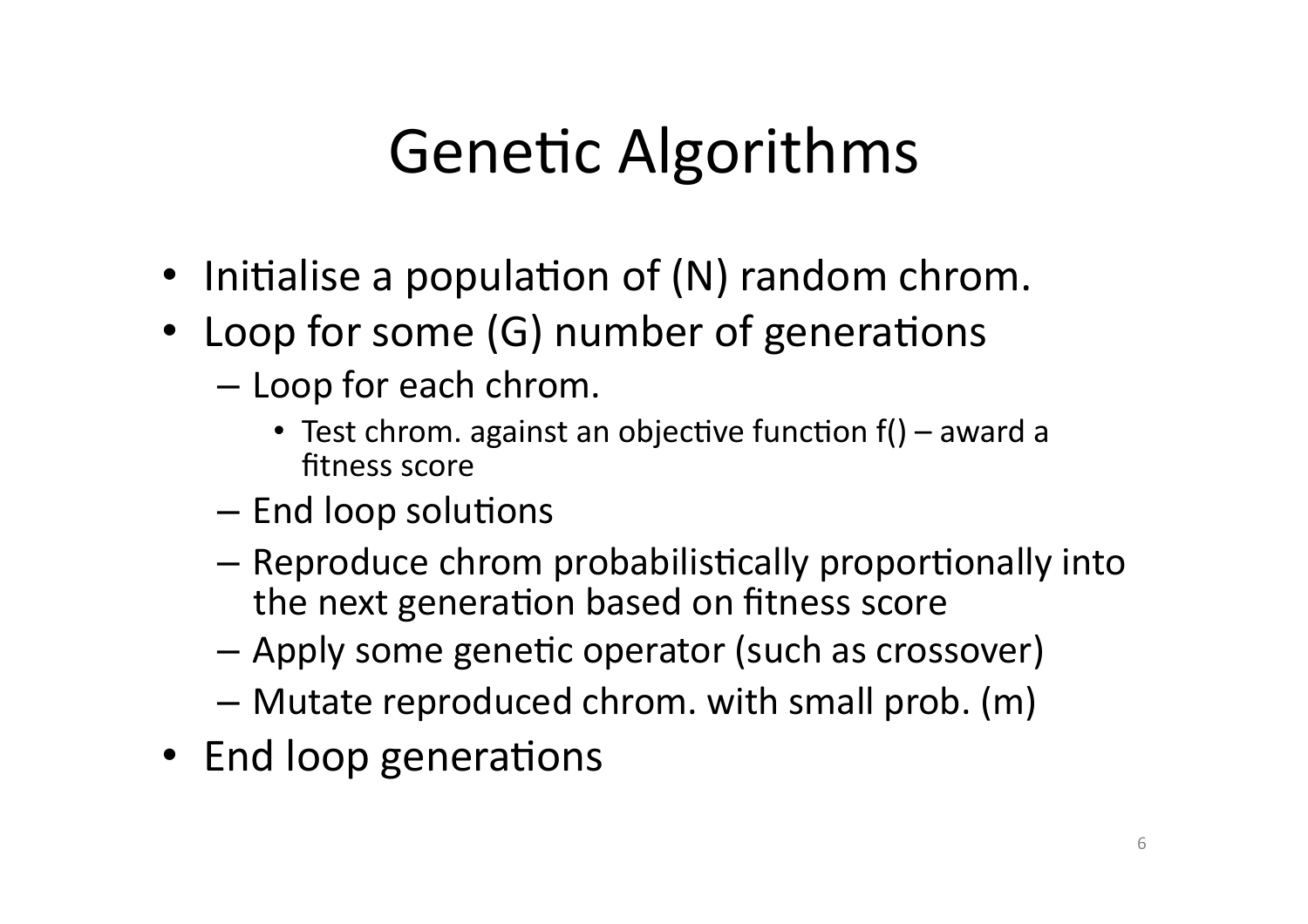# Reproduction / Selection

- Many ways to simulate reproduction:
	- Roulette Wheel Selection
	- Tournament Selection
	- Other kinds...
- In general you want an easy to implement and fast method
- That will allow for fitter solutions to tend to increase in the population over time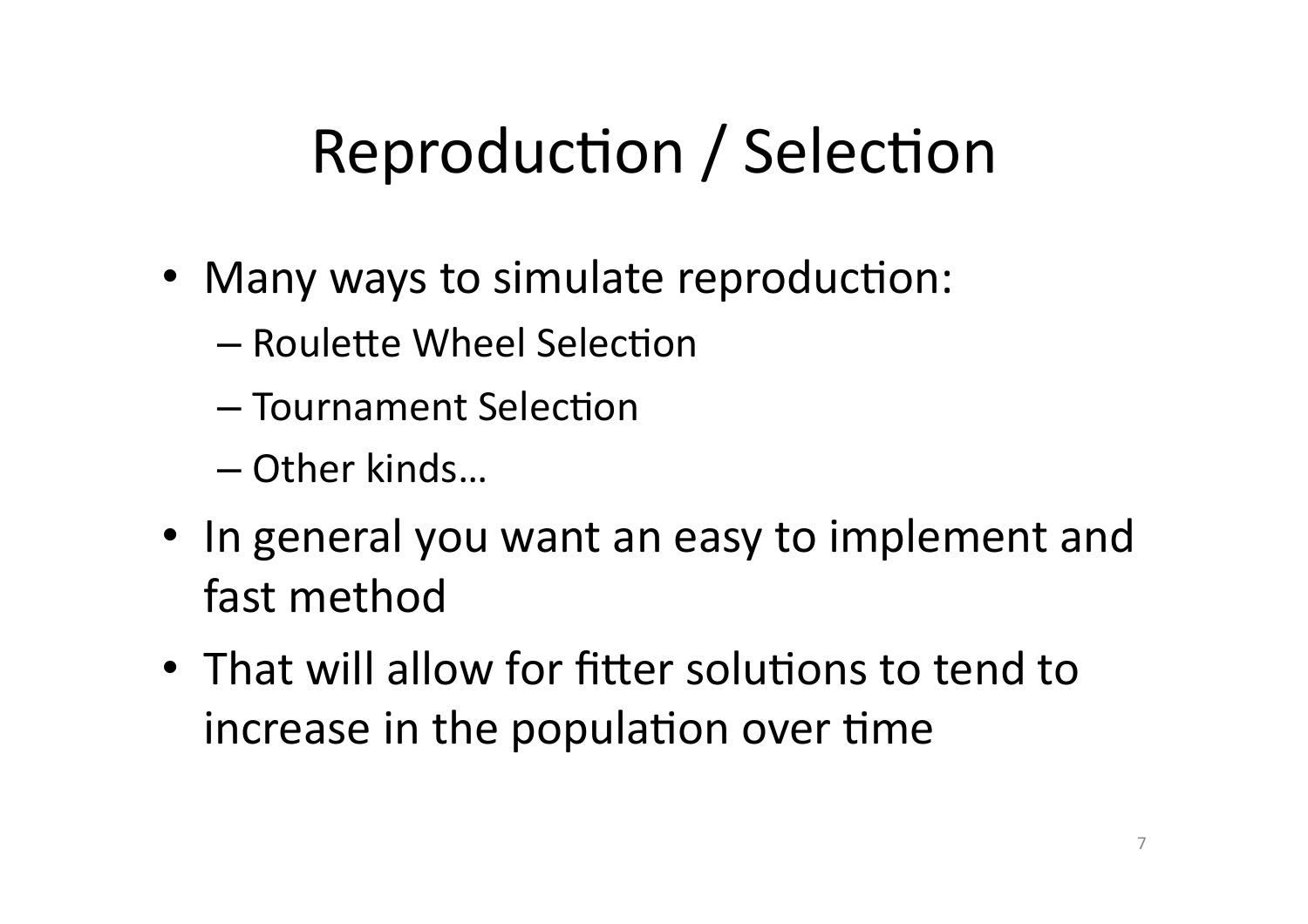### Roulette Wheel Selection

- Suppose you have a population of chromosomes and each has been allocated a fitness based on f()
- Add up the fitness's of all chromosomes = tf
- Repeat until next generation is full:  $\bullet$ 
	- Generate a random number R in that range  $0..$ tf
	- Select the first chromosome in the population that when all previous fitness's are added - gives you at least the value R
	- Reproduce the selected chrom. Into the next generation
- Hence it is like a roulette wheel where each spot on the wheel (representing a chromosome) is the size of the fitness of the associated chromosome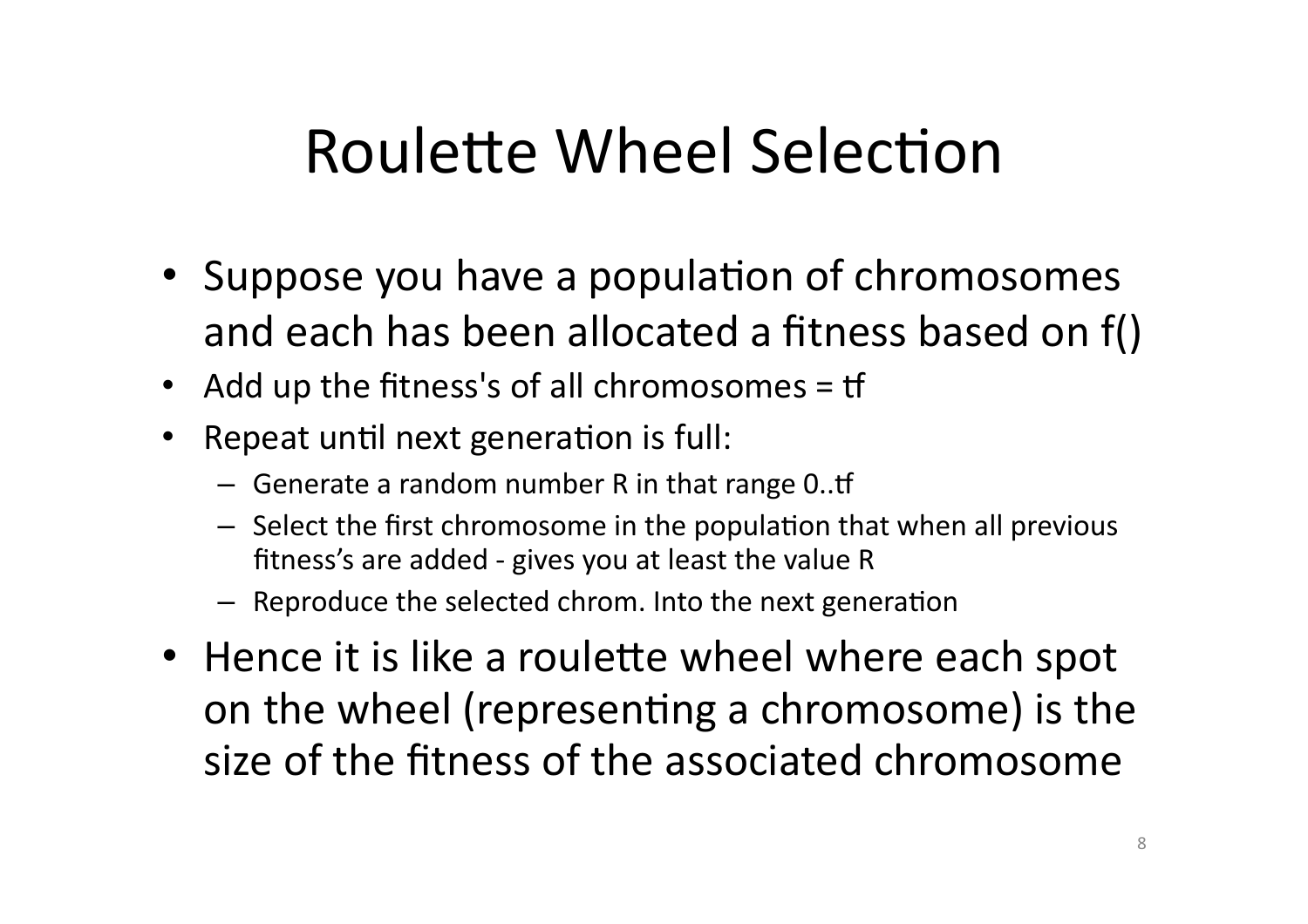### Tournament selection

- Many variants but a very simple form is:
- Repeat until next generation is full
	- $-$  Select pairs of chromosomes randomly
	- $-$  Reproduce the one with the highest fitness
	- $-$  Or a random one if they have same fitness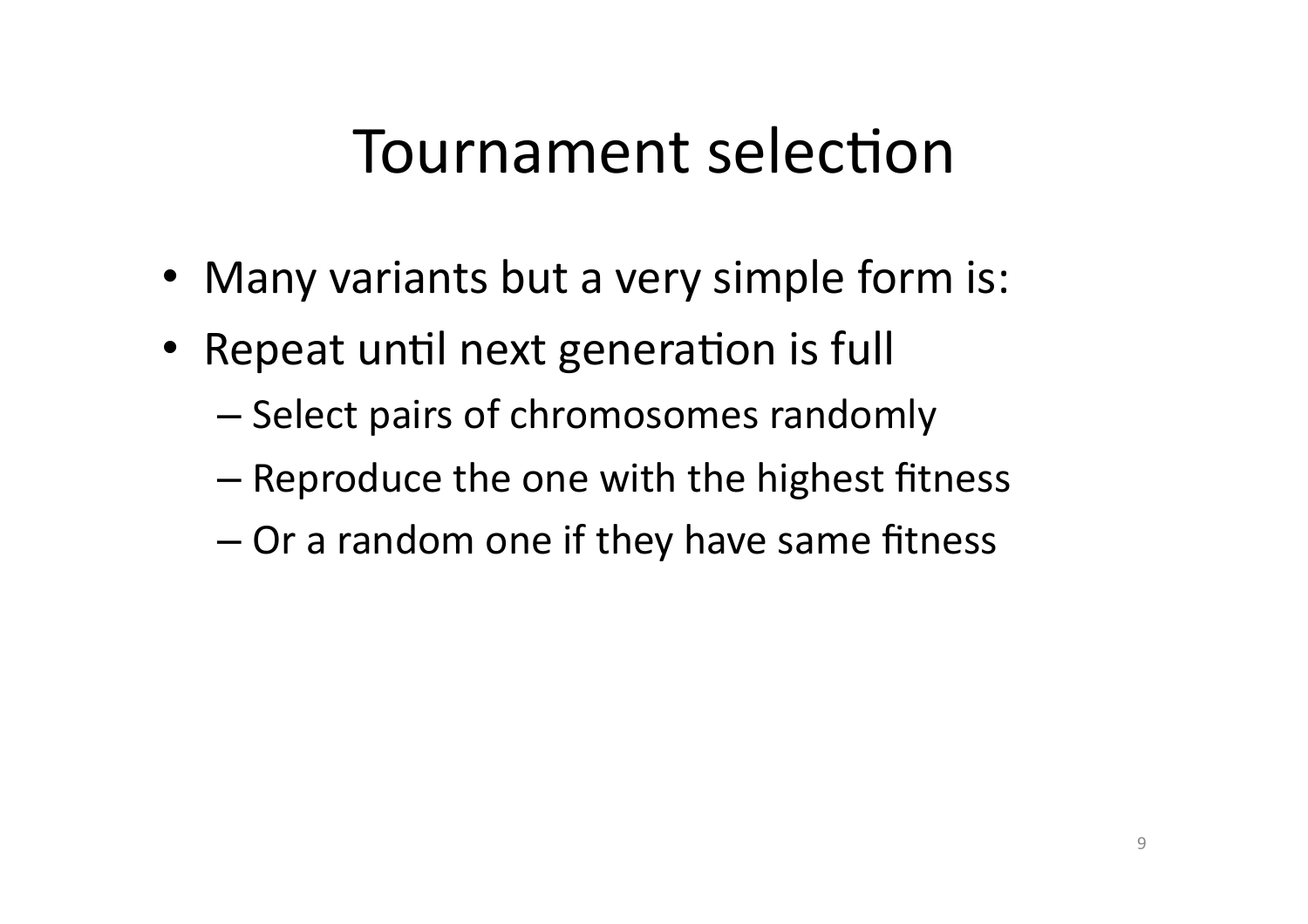# Genetic Algorithms (crossover)

- You have to choose, G, N, m and  $f()$
- Often GA's use **crossover** (recombination) of reproduced chromosomes as well as mutation
- This involves splicing together parts of chromosomes
- Can be compared to sexual reproduction
- 1-point crossover: take two chrom., select a random cut-point and spice together the chrom. of the two parents#
- Holland developed "Schema Theory" to understand how various genetic operators (such as crossover) work
- Using GA's for optimisation very much an "art"
- There is no "free lunch" for search problems!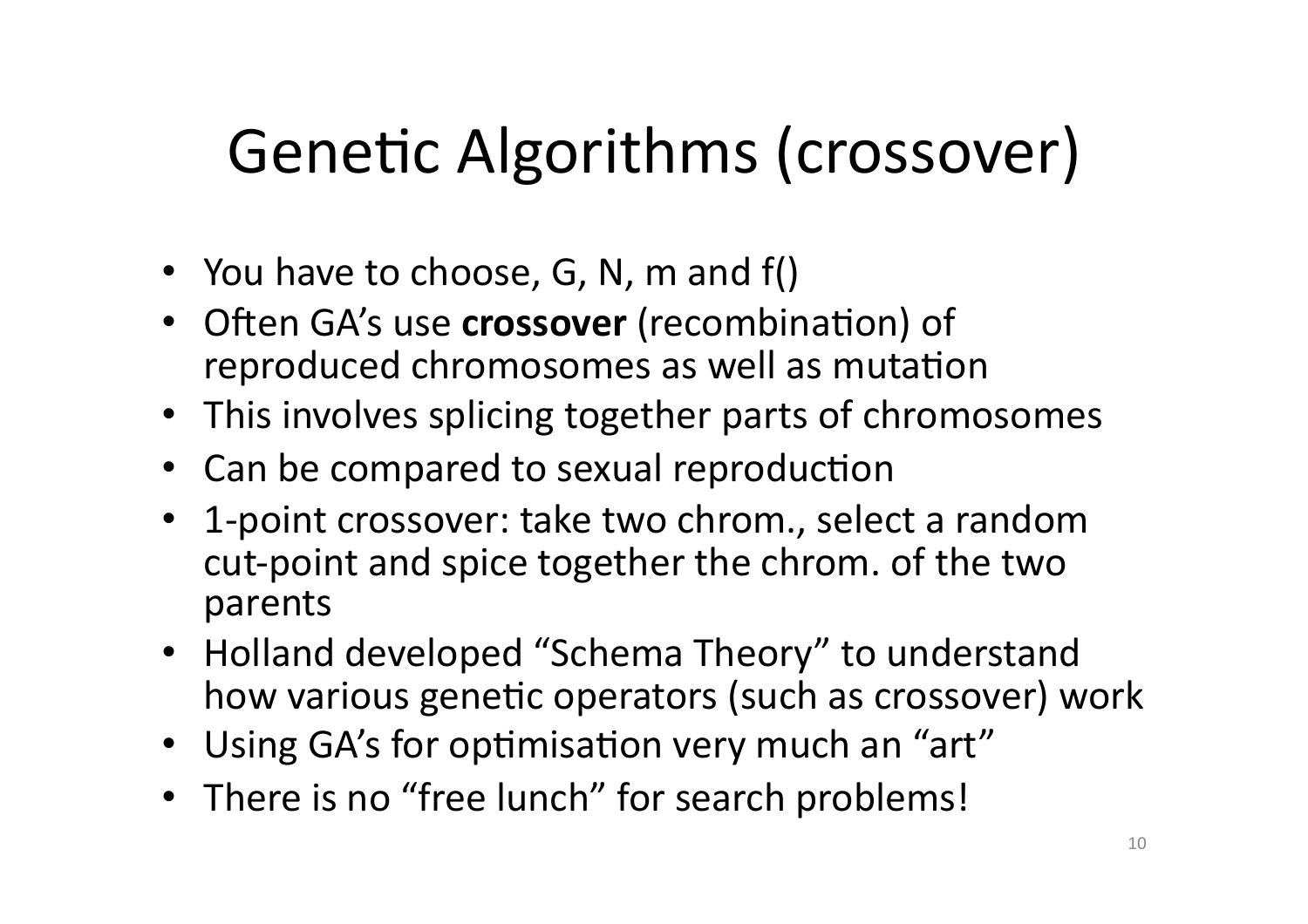#### Fitness landscapes





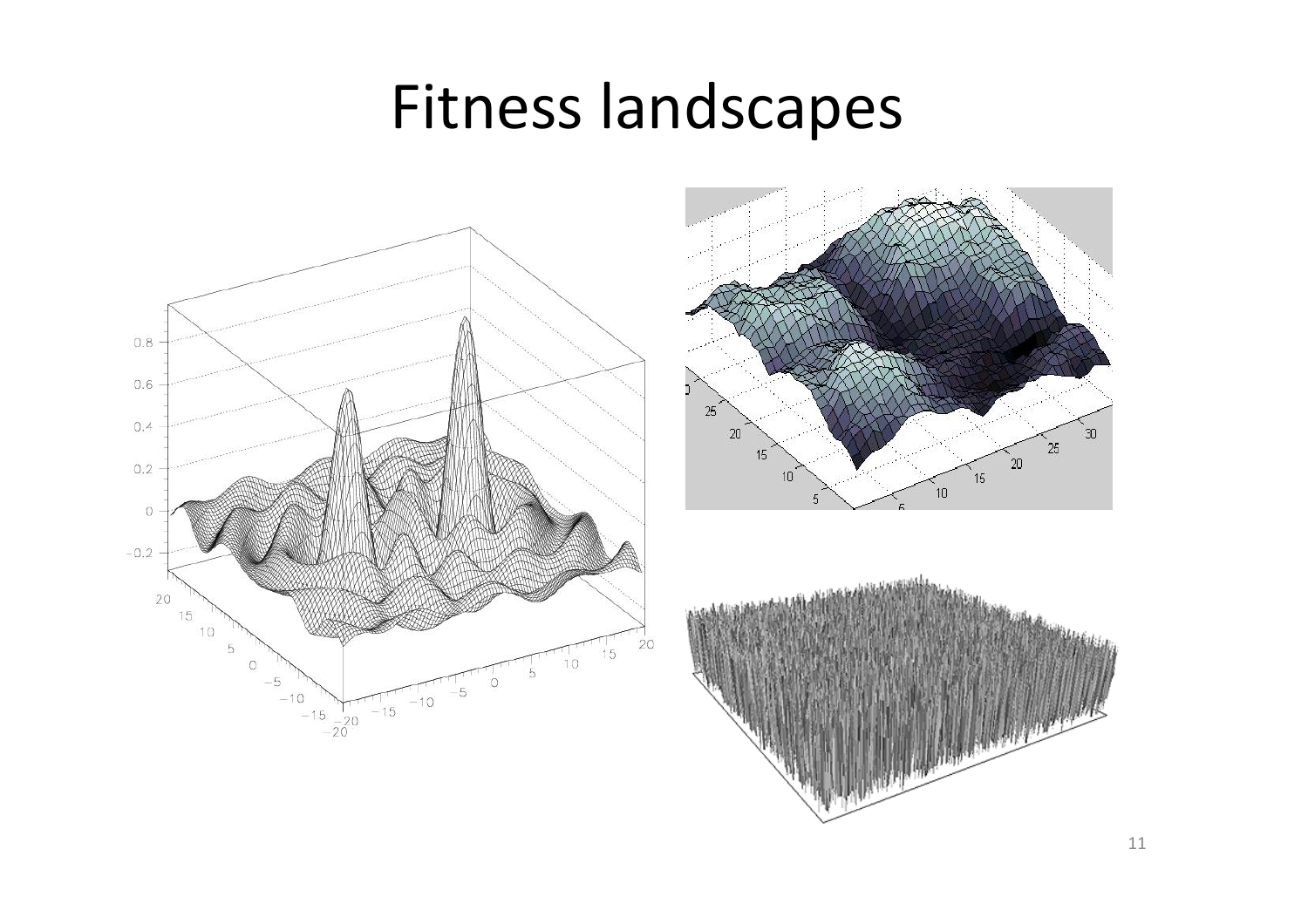## Complex fitness function?

- Can we still use evolutionary algorithms without simple explicit fitness functions?
- Yes, simple way, let a person look at solutions and select some they like better
- Dawkins "bimorphs" (NetLogo model library: biology/evolution/sunflower biomorphs)
- OR somehow let the "world" supply the fitness function – or a simulation of the world
- Evolving robots with "real physics"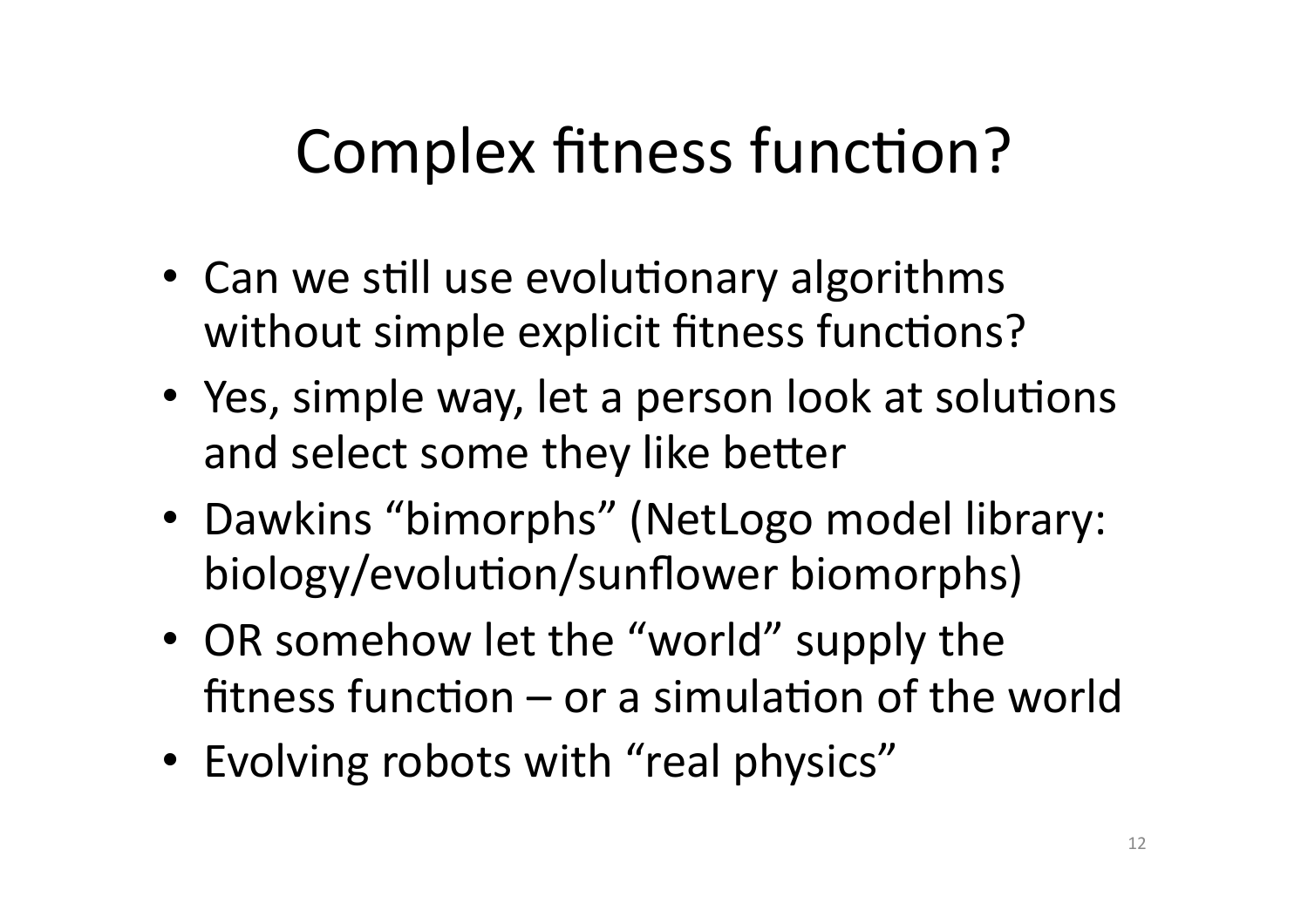# Endogenous fitness functions

- Suppose our solutions are "agents" that must interact socially with each other in a simulated environment to gain fitness
- The fitness of an agent depends on how the other agents behave
- Remember Axelrod's tournaments?  $\bullet$
- To get a score (or fitness) for each algorithm he had to play them  $\bullet$ off in simulated tournaments
- Since the fitness of any agent is dependent on the other agents in the population
- This is called co-evolution because each agent evolves relative to the others rather than optimising an exogenous fixed fitness f()
- In this sense f() takes as inputs all the other agents  $\bullet$
- When the agents are strategies in a simple game with known  $\bullet$ payoffs this relates to evolutionary game theory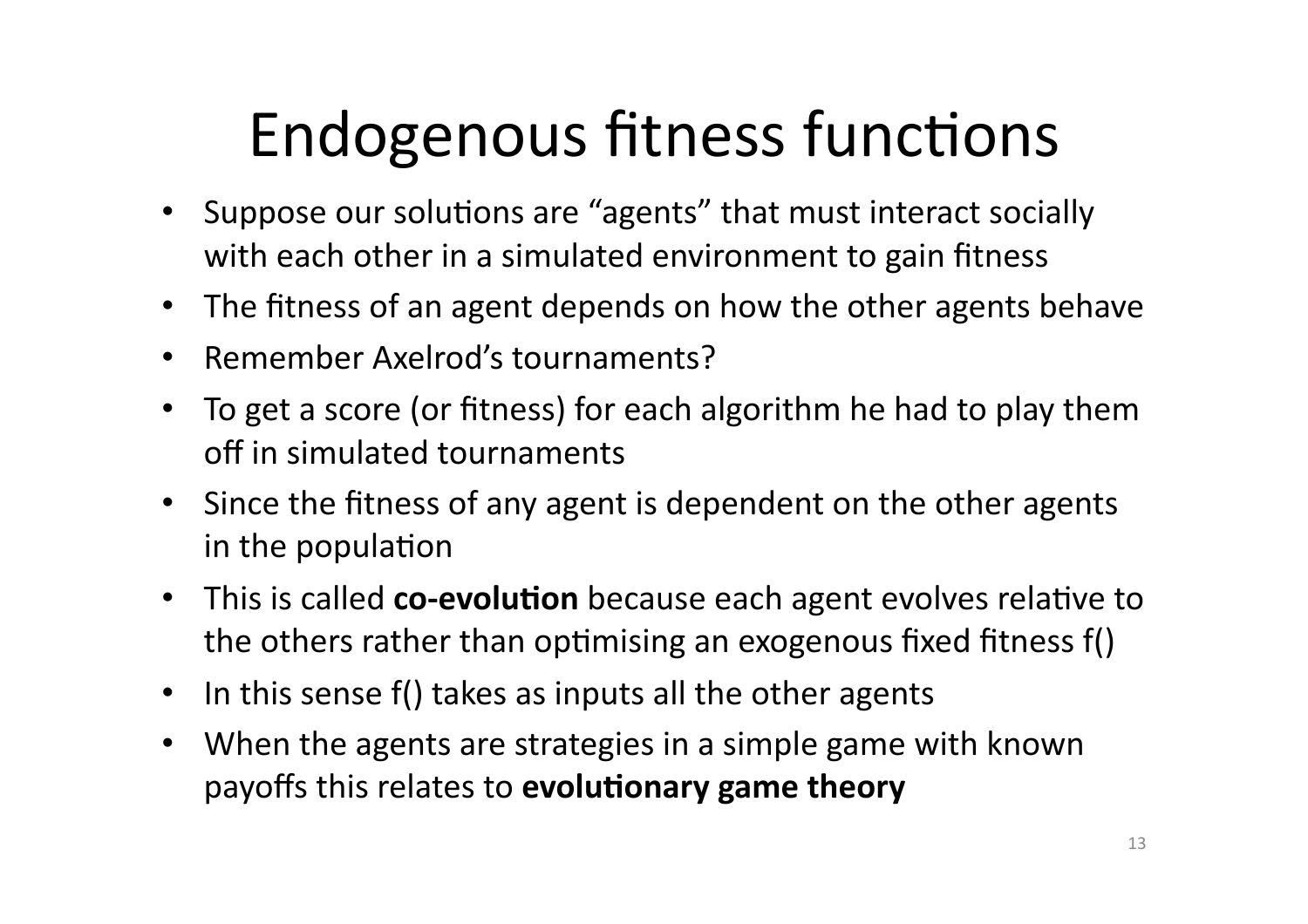### An evolutionary PD game

- Suppose:
	- agents as 1 bit strategy in the the PD game where  $1 =$ coop and  $0 =$  defect
	- population of ( $N = 100$ ) such strategies initialised at random (0 or 1)
	- Apply an evolutionary algorithm where each generation each agent is randomly paired with some other agent in the population and plays a game of PD
	- Reproduction (roulette wheel) using the accumulated payoff from the games as the fitness of each agent
	- $-$  Apply some small (m = 0.01) mutation to each reproduced agent that causes it to flip its strategy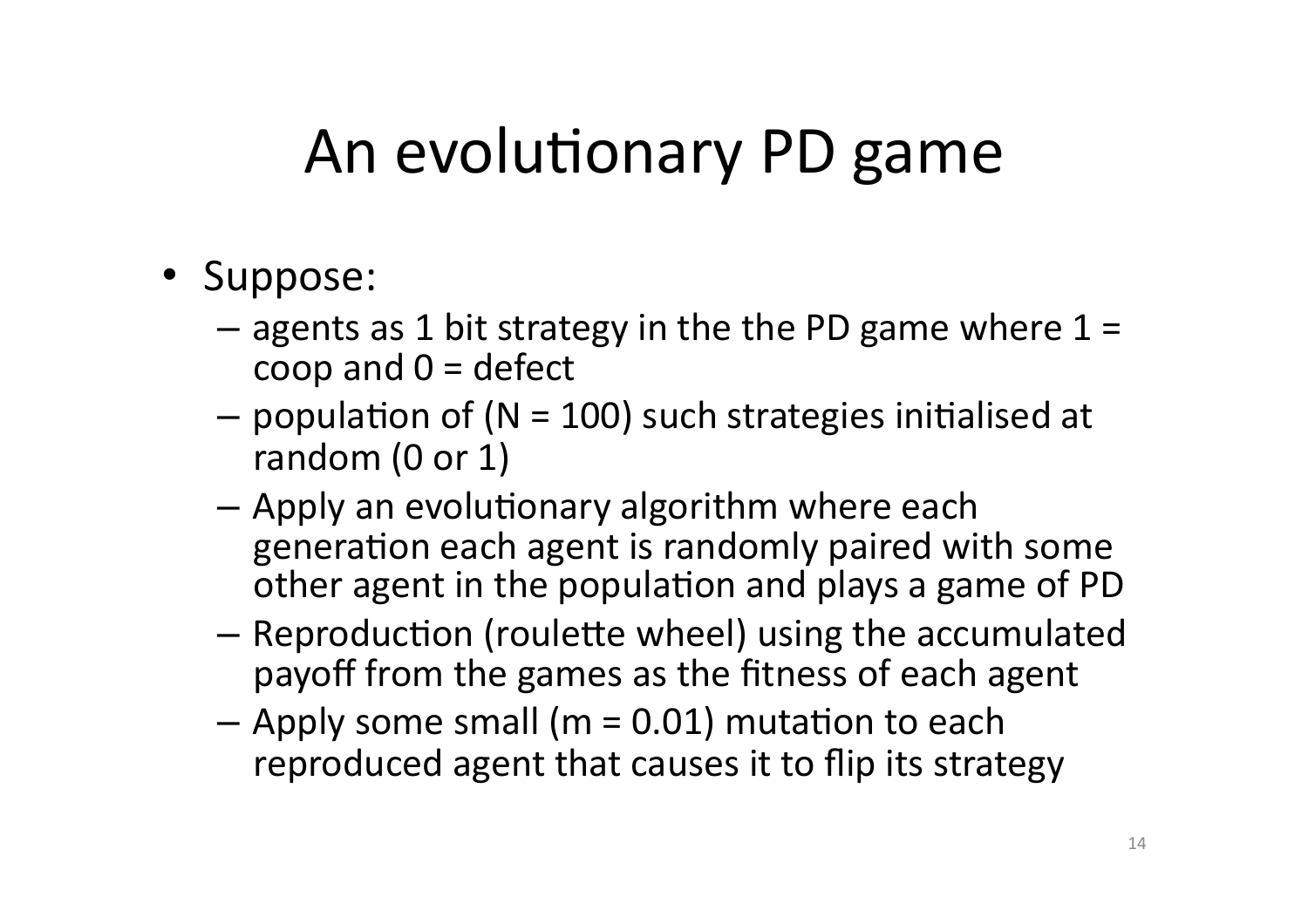# Evolving PD strategies

- Initialise population N to random strategies
- Loop some number of generations
	- $-$  Loop for each agent (a) in the population
		- Select another agent (b) at random from the population
		- Play PD between (a) and (b) based on their strategies accumulate payoffs in agents
	- $-$  End loop for each agent
	- $-$  Reproduce a new population of size N probabilistically in proportion to fitness and apply mutation with probability m
- End loop for number of generations

Note: Random pairing of strategies is sometimes called "mean field" interaction or "homogenous mixing". Reproduction without cross-over is called "asexual  $reproduction''.$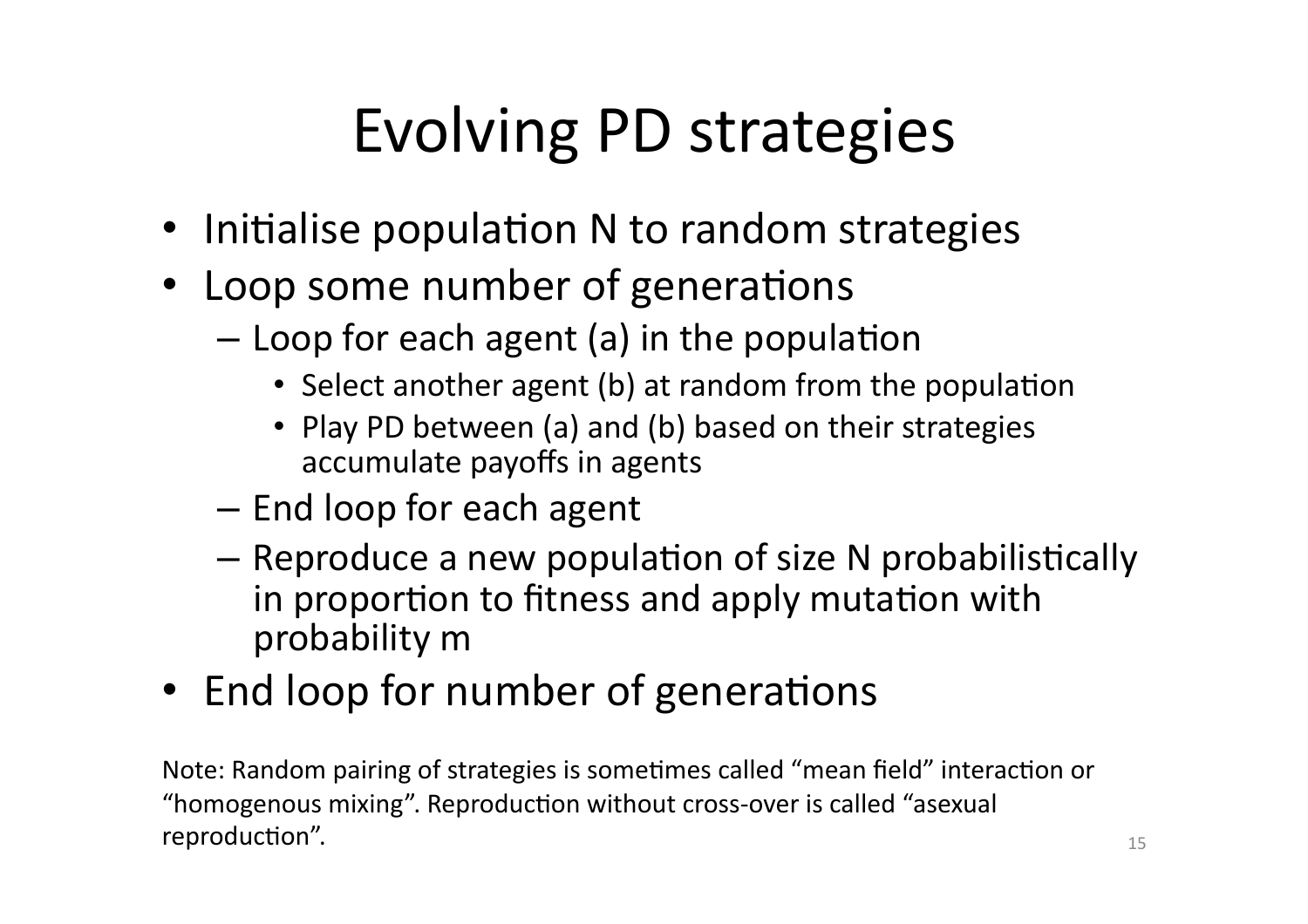# Evolving PD strategies

- In this case with simple (pure) PD strategies and mean field mixing...
- Evolution will quickly lead to all defect dominating the population
- This is called an **Evolutionary Stable Strategy** (or ESS)
- ESS means that if all the population are using a given strategy then no other strategy can "invade" the population through mutation (when mutation is low)
- In game-like interactions, many ESS are Nash equlibria
- Hence a link is found between game theory and evolutionary theory which biologists discovered and applied

Book: John Maynard Smith (1982) Evolution and the theory of games. **Oxford University Press**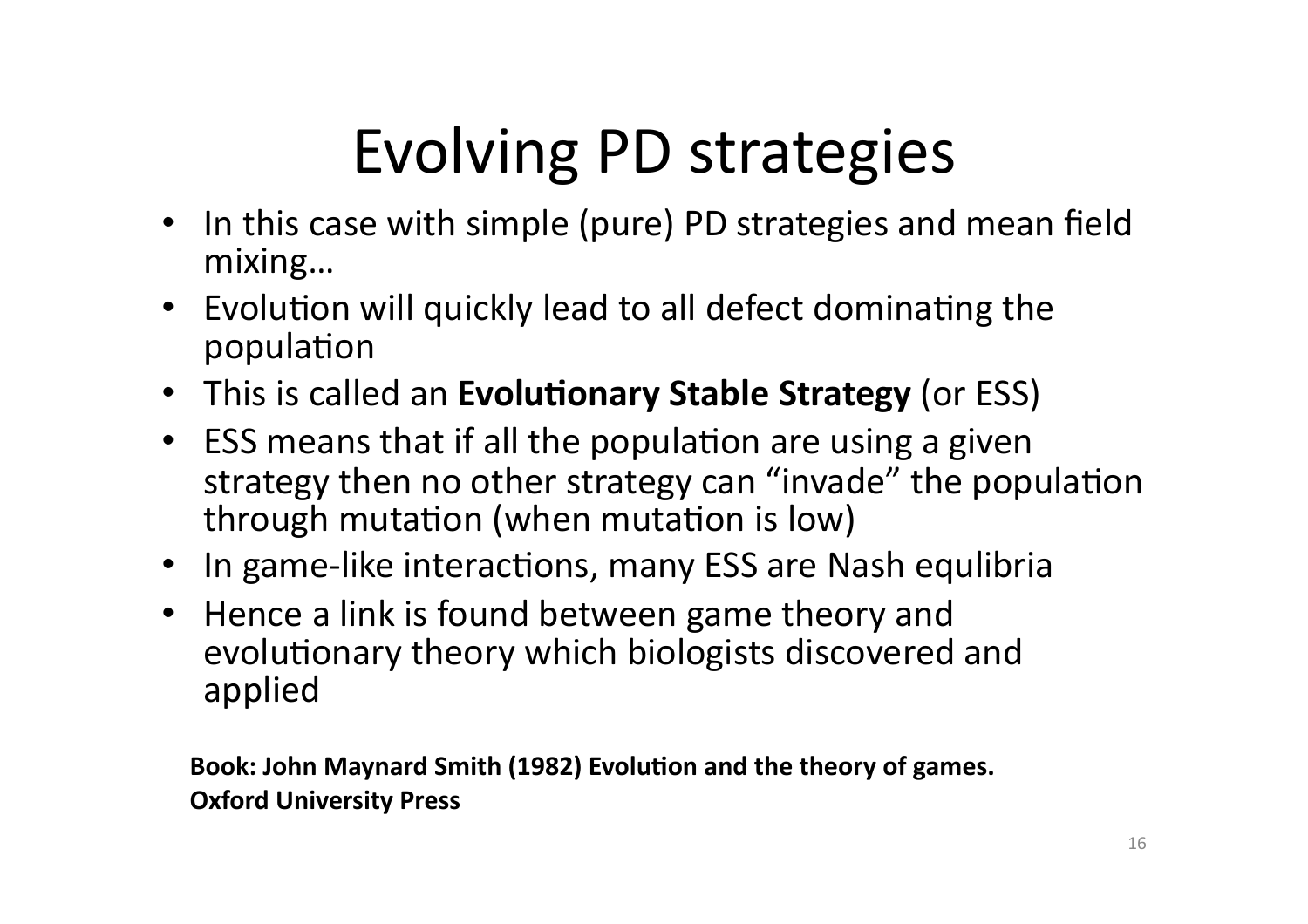# Sociobiology

- More generally the application of biological evolutionary approaches to understand social interactions is called Sociobiology
- When it is applied to human social systems it is can be highly controversial
- Critics worry it starts to look like "Social Darwinism" and overlooks the role of culture as the determinant of human social systems and behaviour
- We will not discuss this controversy here but it is worthwhile to be aware of it

Book: E. O. Wilson (1975) Sociobiology: The New Synthesis.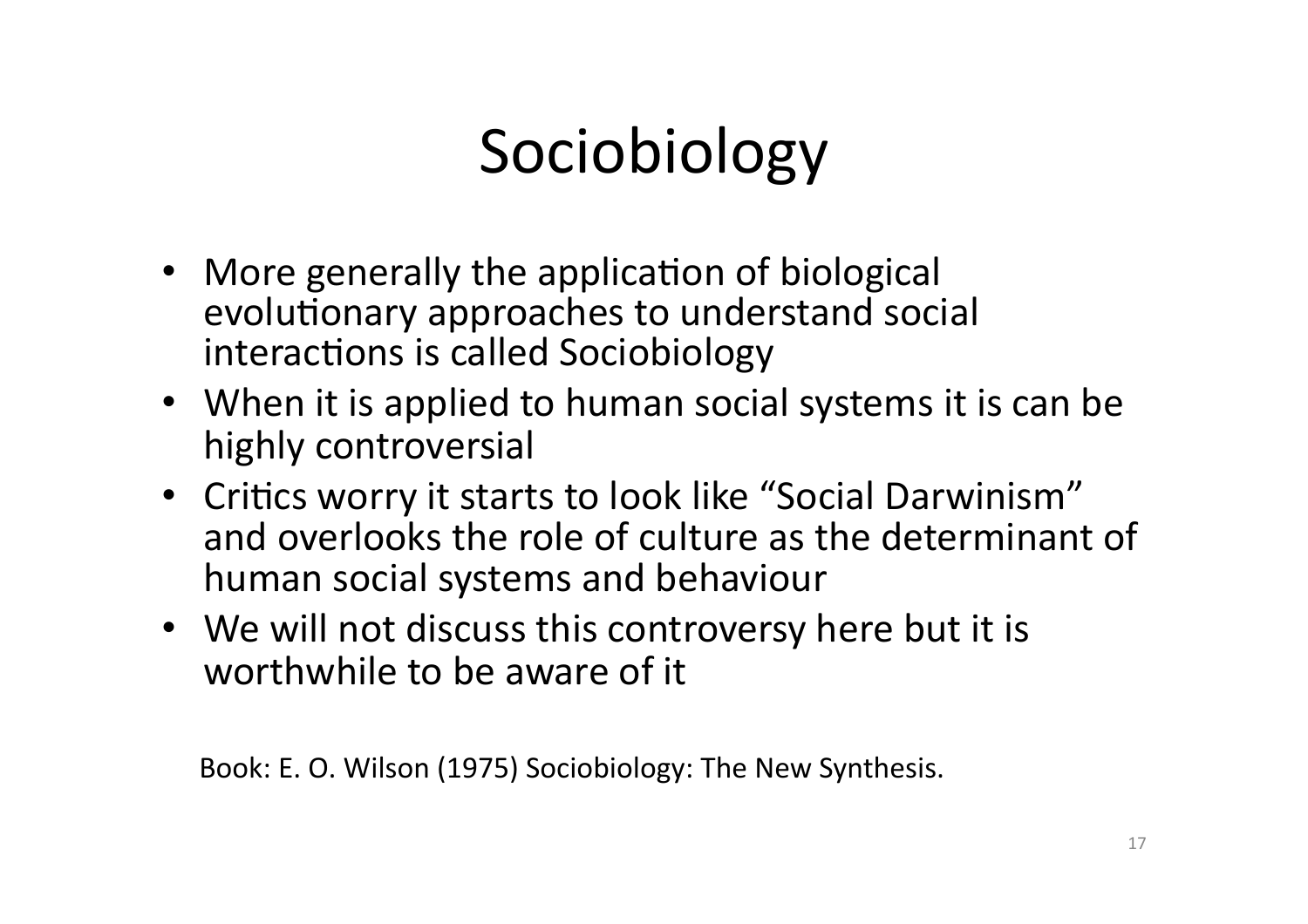# Evolving PD strategies

- More complex strategies can be evolved in this way and analysed to see if they are ESS
- Axelrod noted in his book that tit-for-tat was "collectively stable" (almost an ESS)
- The relationship between ESS, Nash and, say, Pareto efficiency is subtle and complex even in mean field models
- However, people can produce analysis (not just simulation) to determine these properties of strategies in known games

Paper: Nowak, Sigmund, Esam (1995) Automata, repeated games and noise. J. **Math.** Biol. 33: 703-722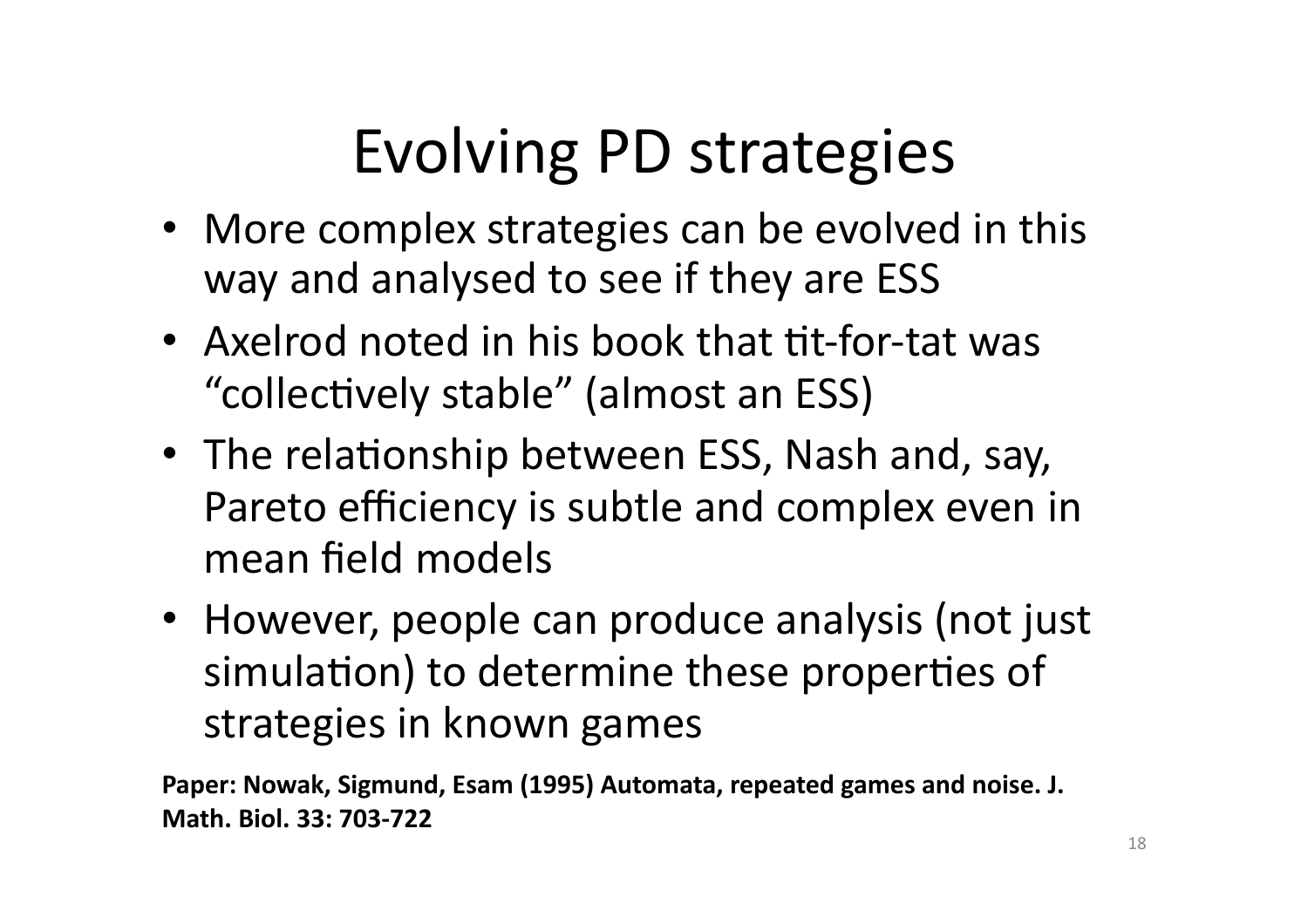### Evolution of strategies

- Even if we can calculate ESS for given strategies this is not necessarily tell us the dynamics (trajectories) that evolution will take from any given starting point
- In simple systems "replicator dynamics" equations can be used to prove things (assuming no mutation!)
- In general, simulation experiments are used to see what happens when it gets complicated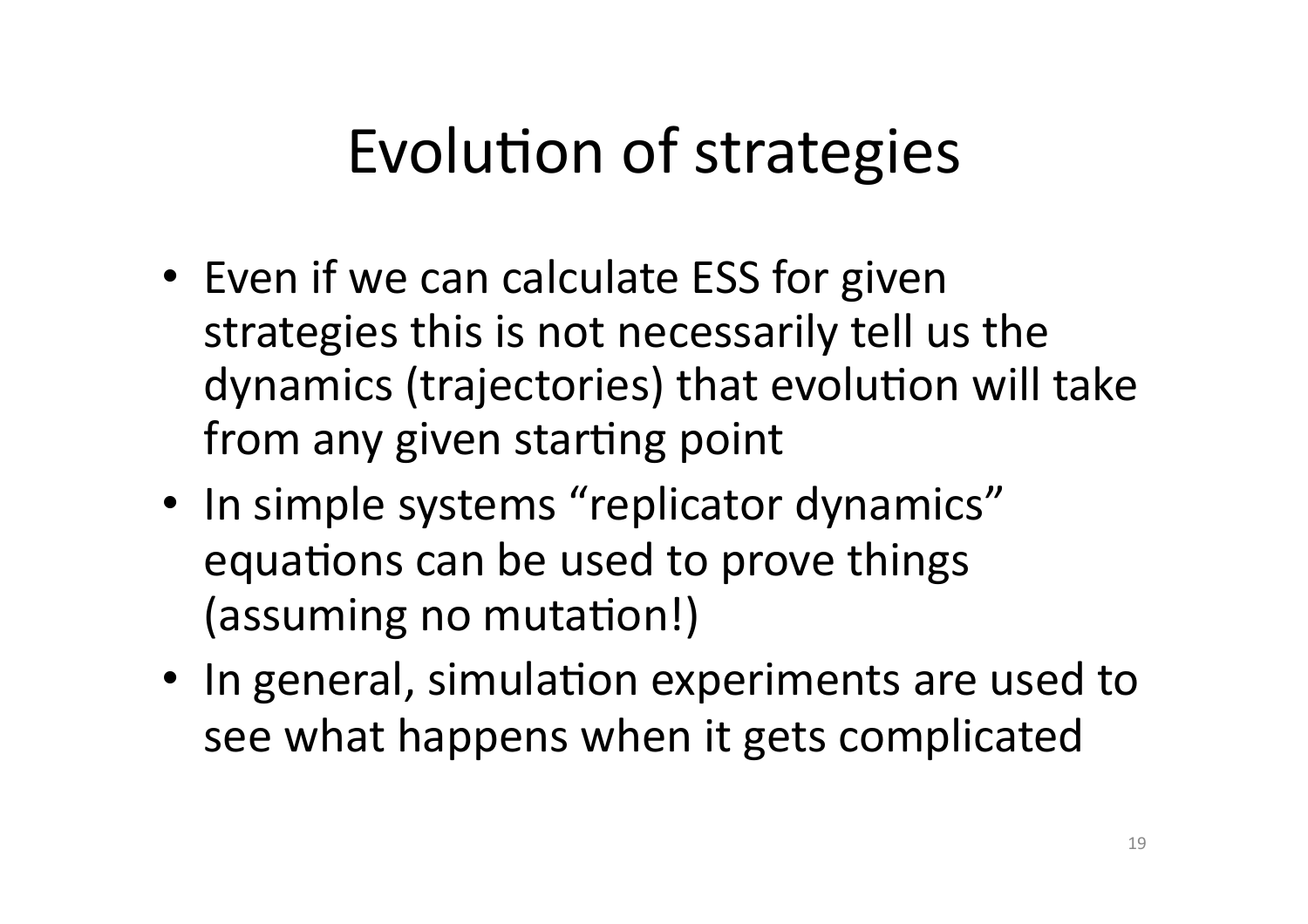### Non-random interactions

- Many forms of interaction in the "real world" are non-random#
- Some work has explored this using a cellular automata (CA) where:
	- $-$  Each cell is either coop or defect state
	- Plays PD with each of it's neighbours (and possibly itself)
	- $-$  Copies the the strategy of fittest neighbour (or stays same if it is fittest)
	- $-$  Sometimes mutation is used sometimes not

See NetLogo model library/biology/evolution/altruism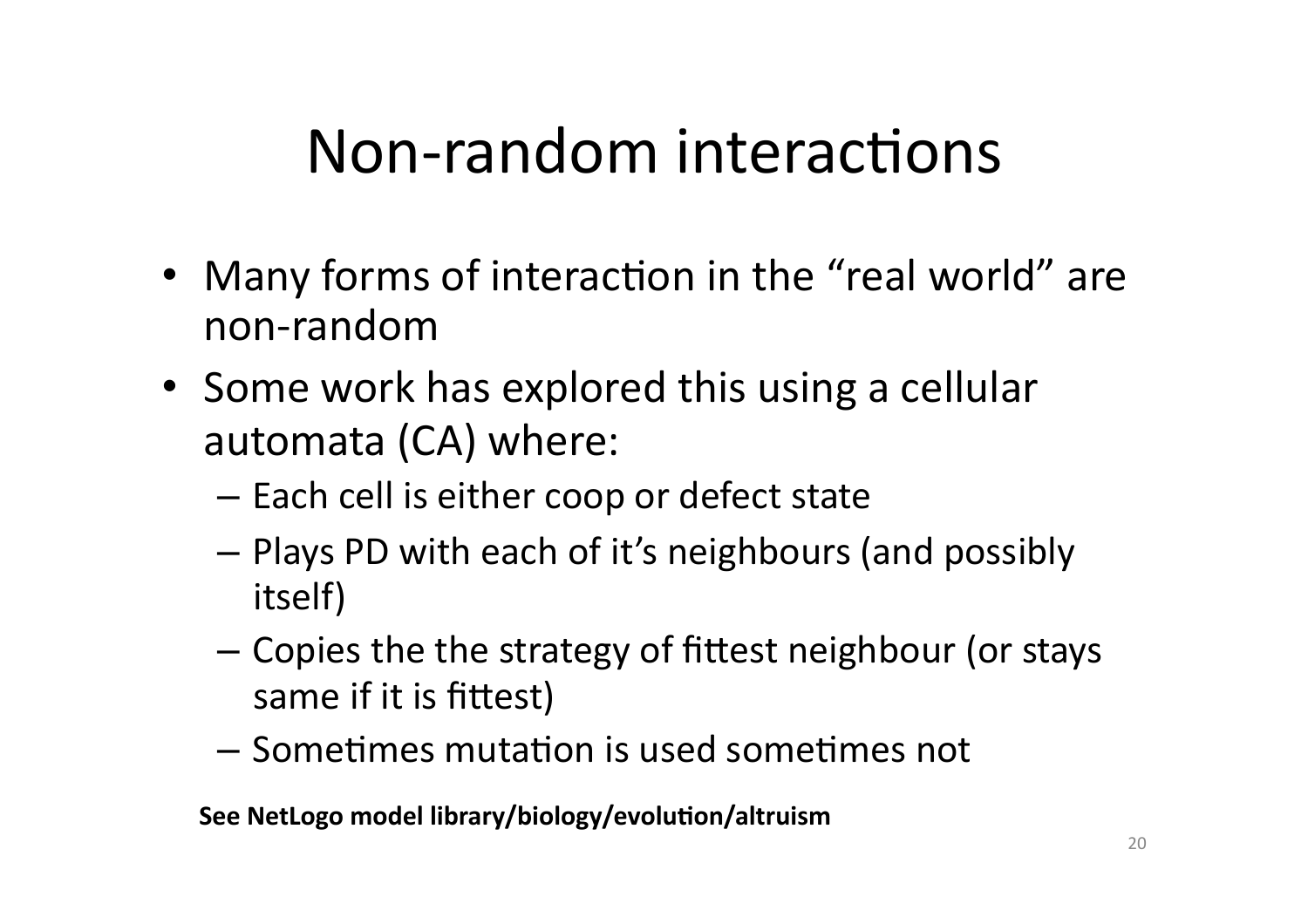# Evolving PD on a CA

- In general it has been found that over a broad range of parameters:
	- Cooperation can be sustained
	- Dynamic patterns emerge over time
	- Groups of cooperators and defectors because they are spatially clustered create these interesting dynamics
	- Pretty patterns can be produced
- The argument is that many biological and social phenomena interact in space and this can be a major factor in sustaining the evolution of cooperation

Paper: Nowak, May (1993) The Spatial Dilemmas of Evolution. Int. J. of Bifurcation and Chaos, Vol. 3, No. 1. 35-78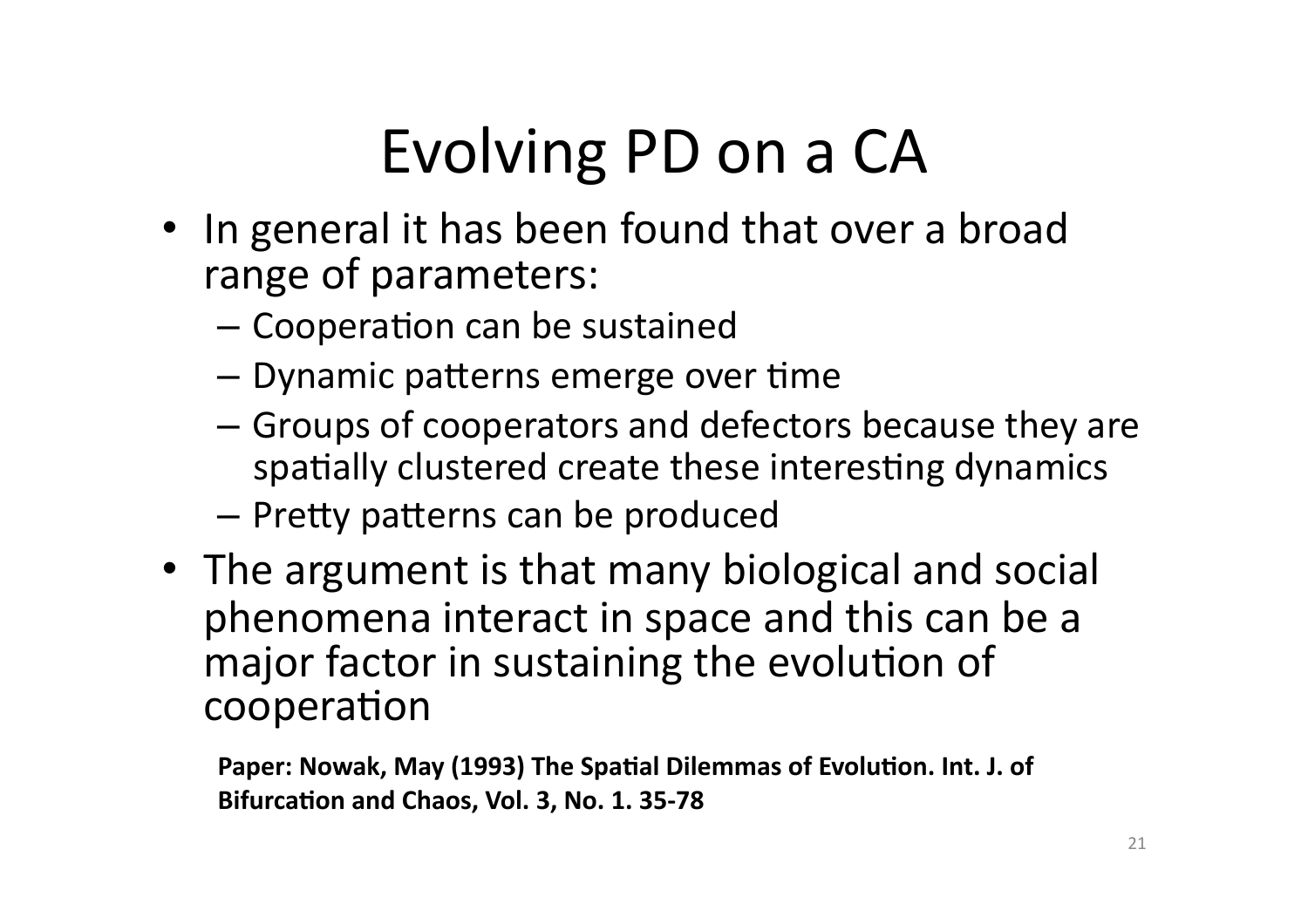

**Taken from Nowak and May (1992)** 22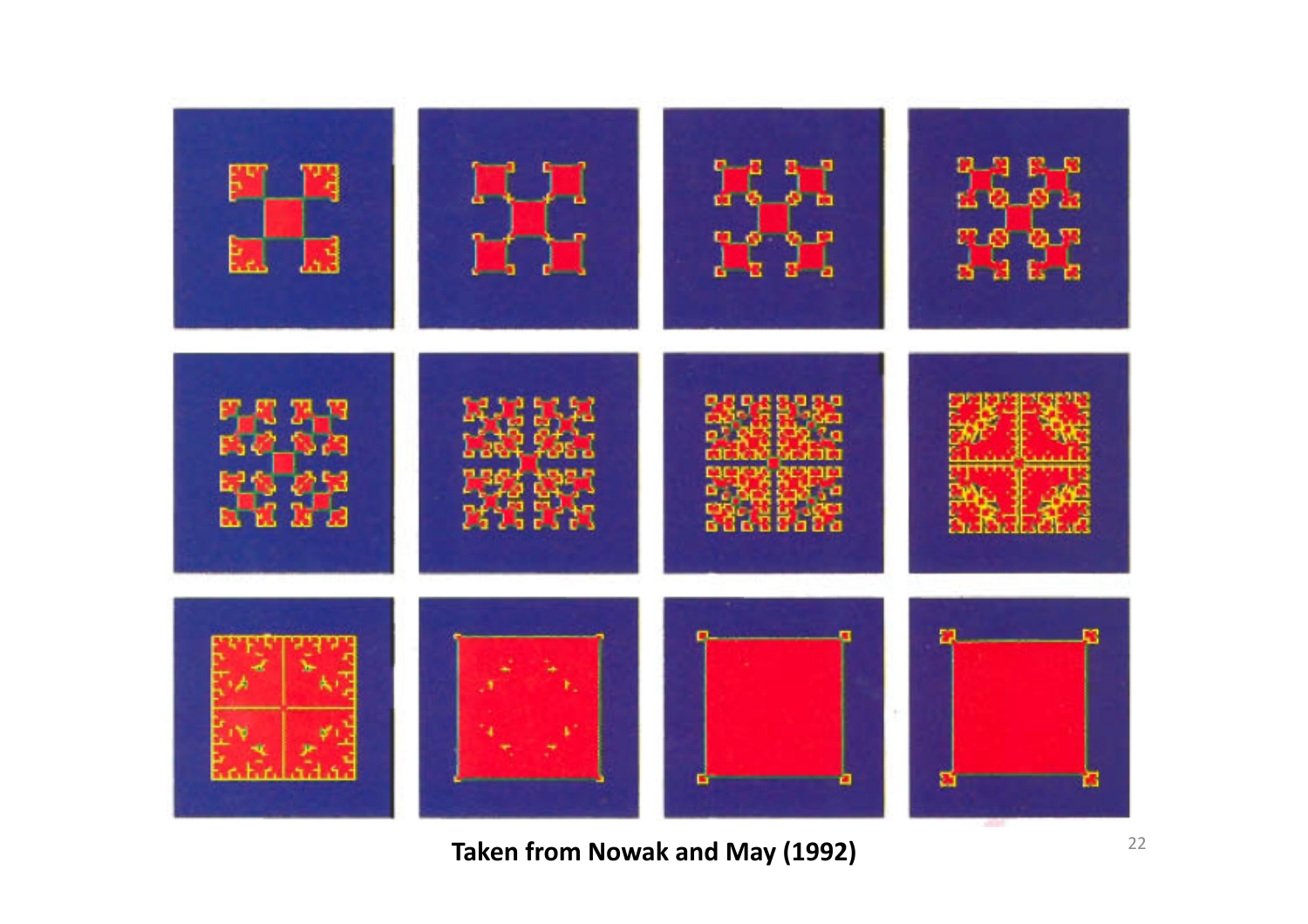# Unknown coding of solution?

- Suppose we don't have simple space of solutions (or strategies) that each "chromosome" can code
- Can we use evolutionary algorithms without a simple coding of the  $\overline{ }$ solution space?
- Yes, evolve a computer program directly (or an artificial neural network)
- **Genetic Programming** (GP) uses simple (functional) languages and tree-like crossovers
- Such languages have to be "robust" to mutation and crossover  $-$  i.e. not "brittle" (unlike most computer languages where if you change one thing it breaks)
- In general GP are used to evolve small programs (or functions) for optimisation purposes

Book: Koza, J.R. (1992). Genetic Programming: On the Programming of Computers by Means of Natural Selection, MIT Press.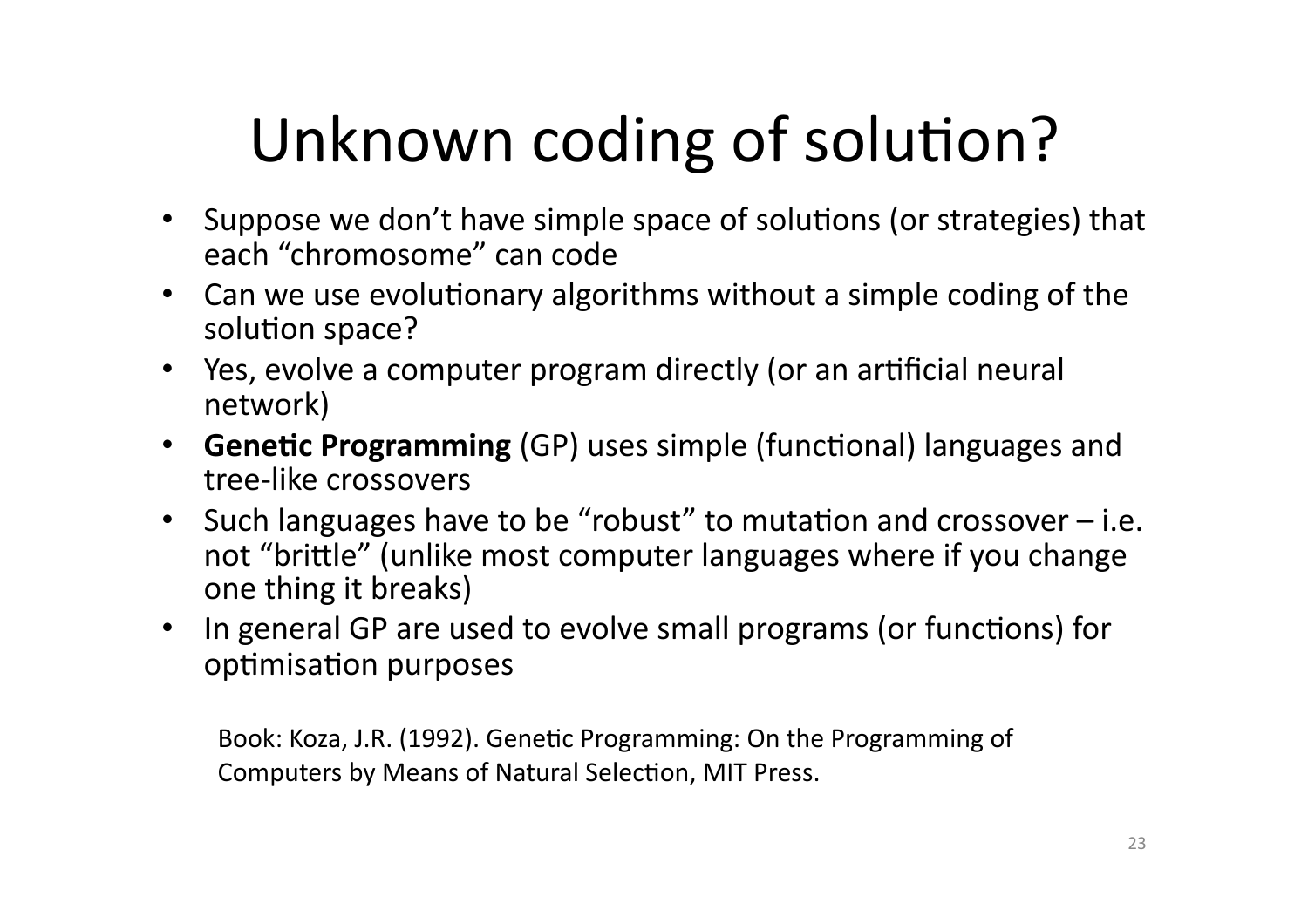#### Genetic Programming



It is possible to evolve whole programs like this but only small ones. Large programs with complex functions present big problems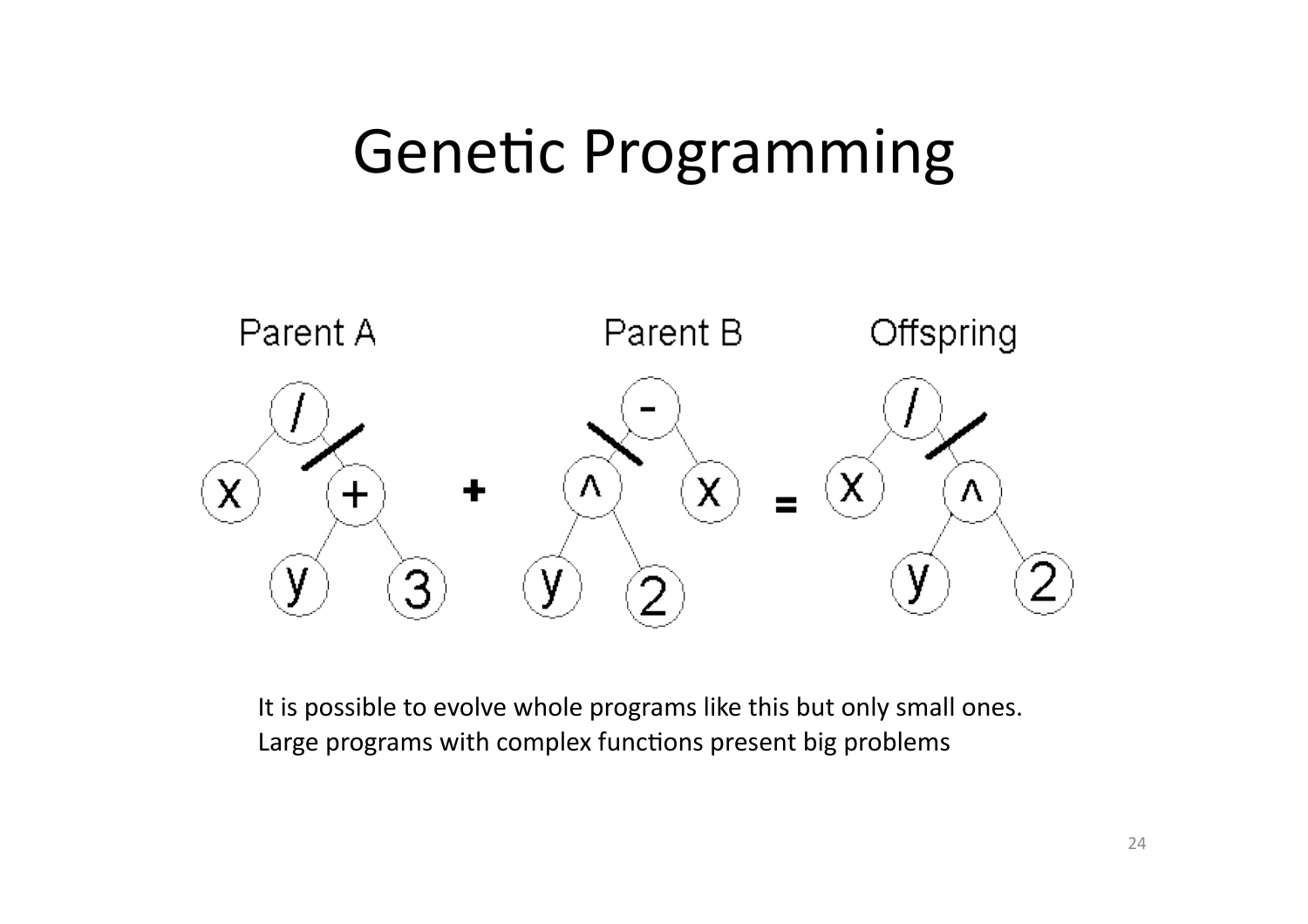# Endogenous self-replication

- If we fully endogenise evolution then we should evolve the very process of reproduction itself
- This means endogenous selection i.e. evolve things that can reproduce copies of themselves
- Remember von Neumanns self-replicating CA?
- How could we do this in a computer simulation?
- Tom Ray created a system (early 1990's) called "Tierra" that did just that to explore what has been termed open ended co-evolution
- This is considered formative work in an area called "**artificial life**" – what is Life?
- Artificial life tries to understand life by building it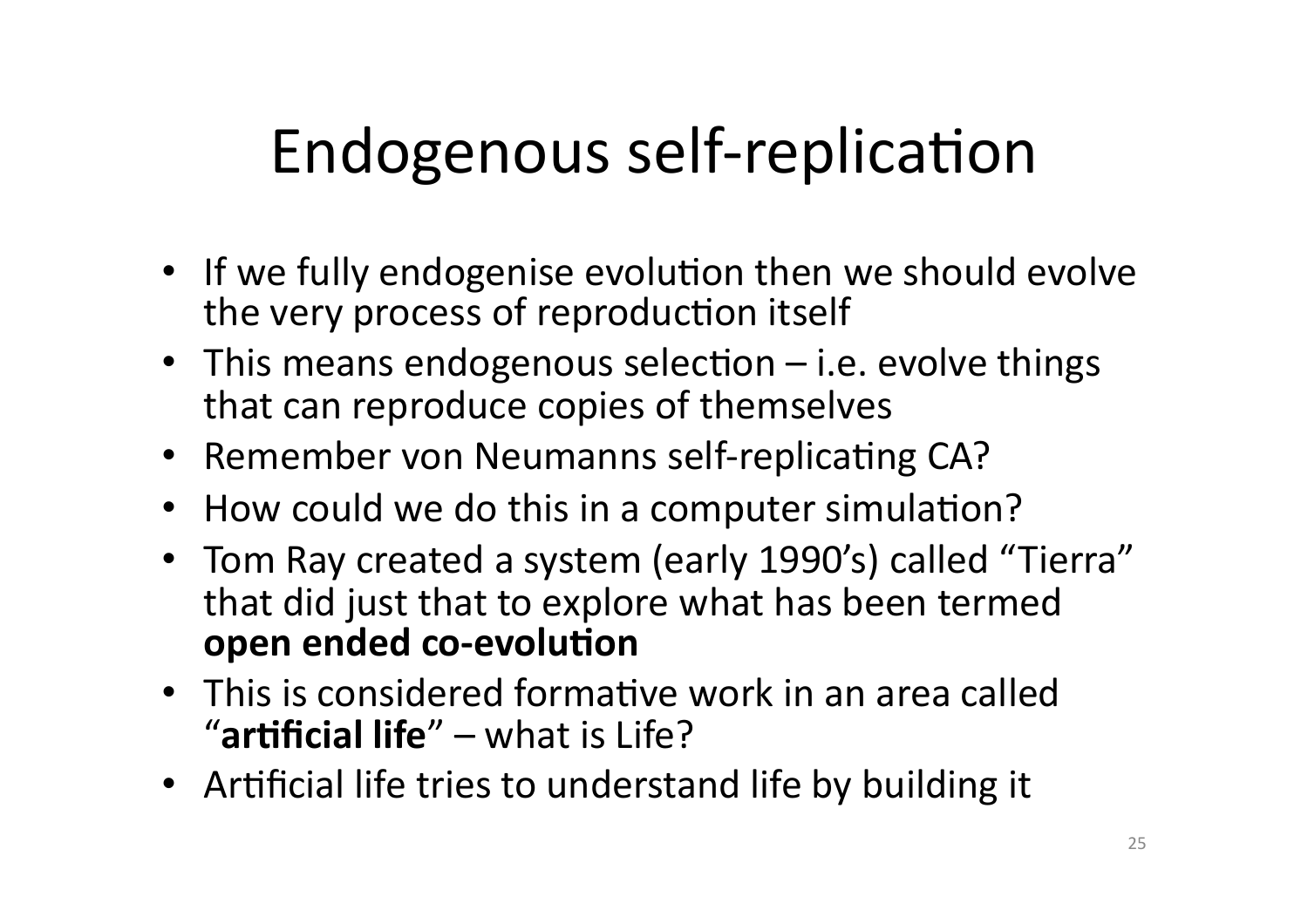# Tom Ray's Tierra

- A simulated virtual machine with fixed size memory
- Agents are programs written in the assembly language of that machine (designed to be not too "brittle"):
	- Compete for processor and memory
	- Evolve through mutation, death and replication
	- Evolve novel ways to overwrite other programs in memory to reproduce
- Ray seeds system with an initial hand-coded self-replicating program
- Complex dynamic parasitic ecologies emerge
- Ray was a biologist / ecologist trying to understand complex interactions between living things

Paper: Tom Ray (1992) Evolution, Ecology, and Optimization of Digital Organisms. Santa Fe Working Paper: 1992-08-042 Short documentary: http://youtu.be/WI5rRGVD0QI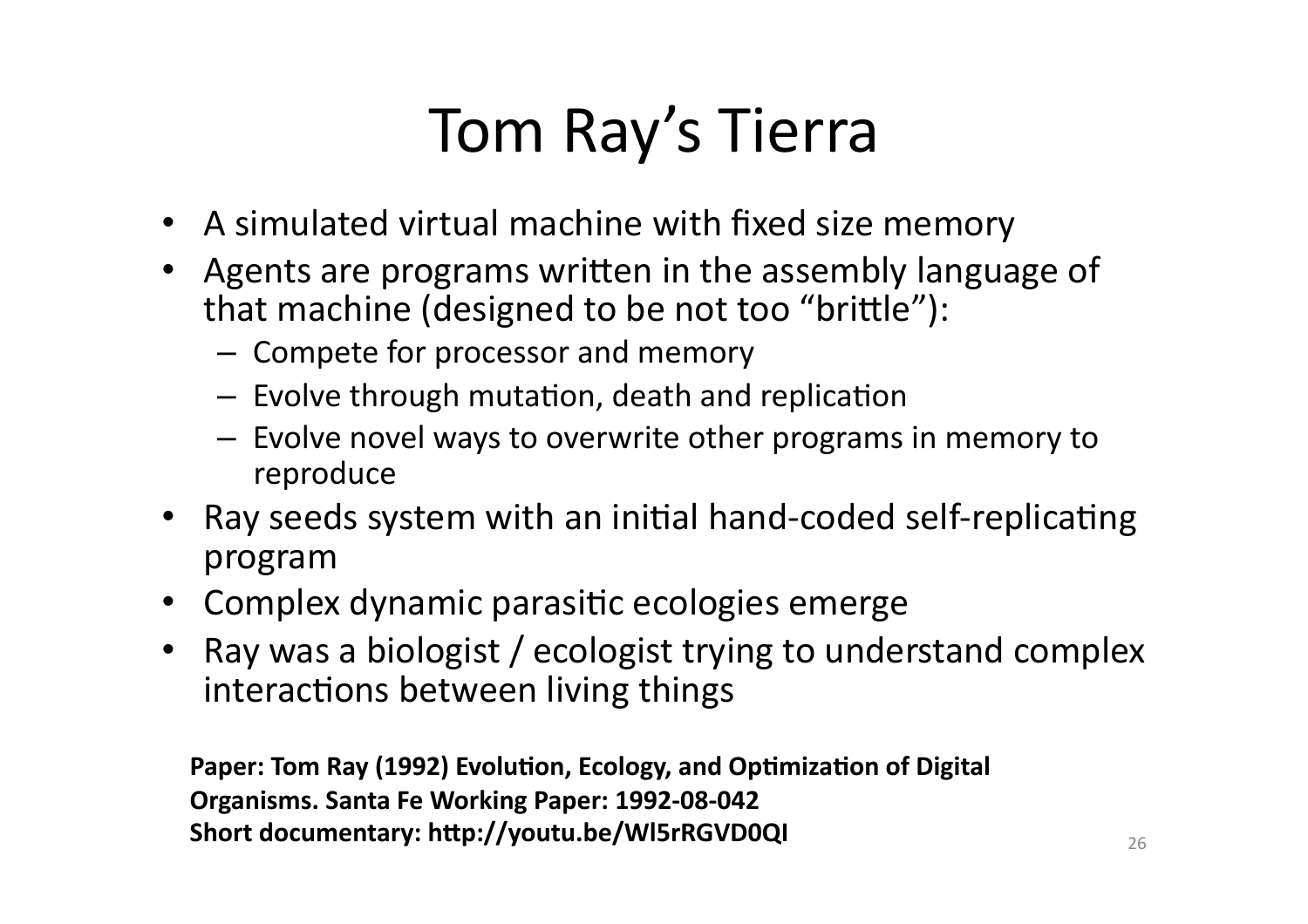## Aside: Core War game

- A simulation game "core war" was developed long ago
- People design algorithms to fight other algorithms to take over the memory space in a vm running "redcode"
- Some recent contestants have been *evolved*
- On some level, could one view the entire internet as something similar to this?
- Yet winning algorithms will need to make people run them too – social engineering
- Viral programming was researched early in networking / computing but has got a bad name due to malware / botnets using the technique for nefarious purposes

See: http://en.wikipedia.org/wiki/Core\_War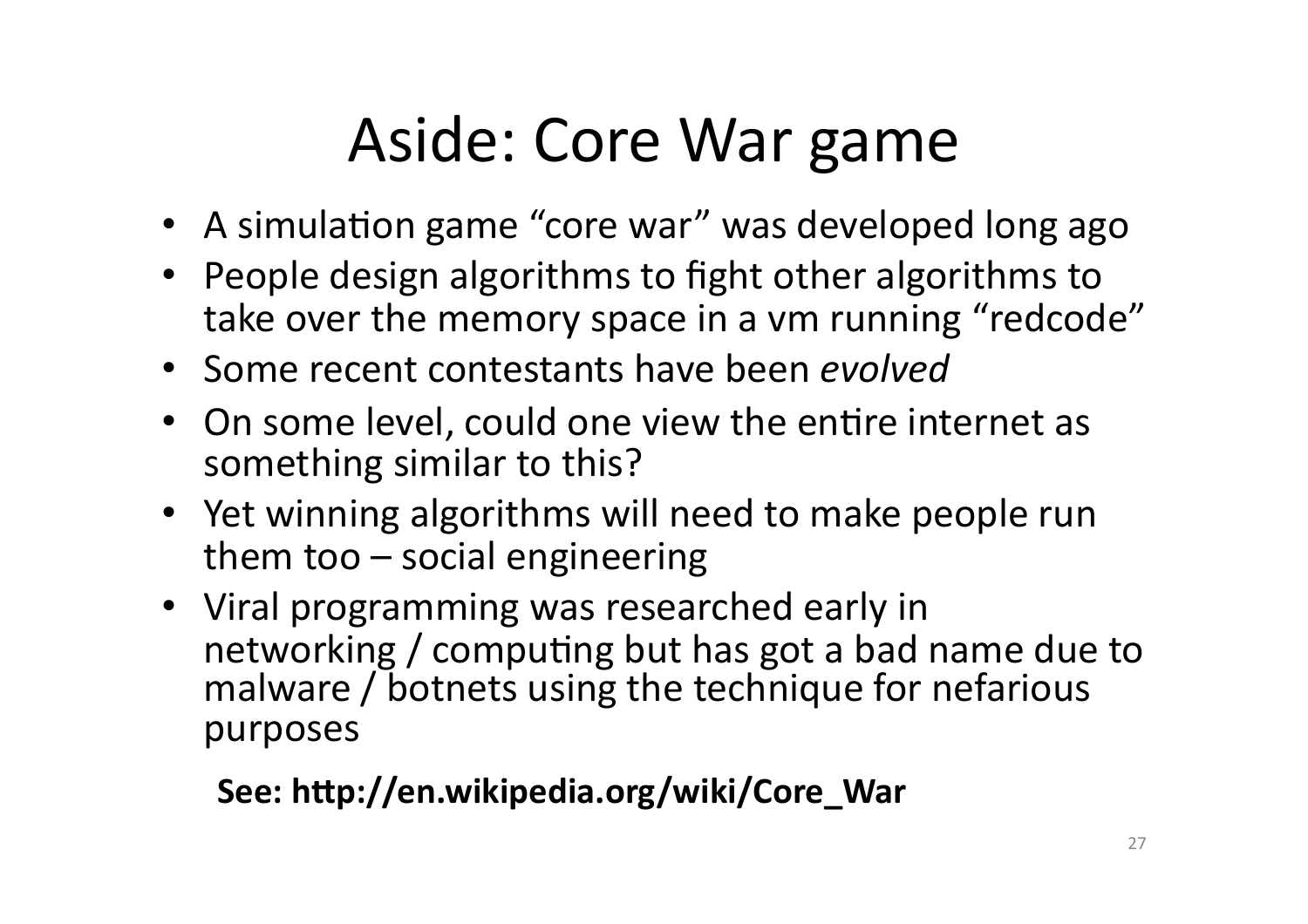# Cultural Evolution

- When behaviours, strategies, beliefs etc. are copied between agents within their lifetime and  $/$  or outside of genetic inheritance
- This is sometimes called cultural transmission or cultural evolution
- Hence, if there is some mechanism for replication (imitation), innovation (mutation) and selection (selective imitation) then:
- Evolutionary algorithms can be viewed as cultural evolution rather than genetic evolution
- Detail analysis has looked at gene-culture co-evolution based on this view (or dual inheritance theory DIT)

Book: Boyd, R. and P. J. Richerson. 1985. Culture and the Evolutionary Process. Chicago: University of Chicago Press. 28 and 28 and 28 and 28 and 28 and 28 and 28 and 28 and 28 and 28 and 28 and 28 and 28 and 28 and 28 and 28 and 28 and 28 and 28 and 28 and 28 and 28 and 28 and 28 and 28 and 28 and 2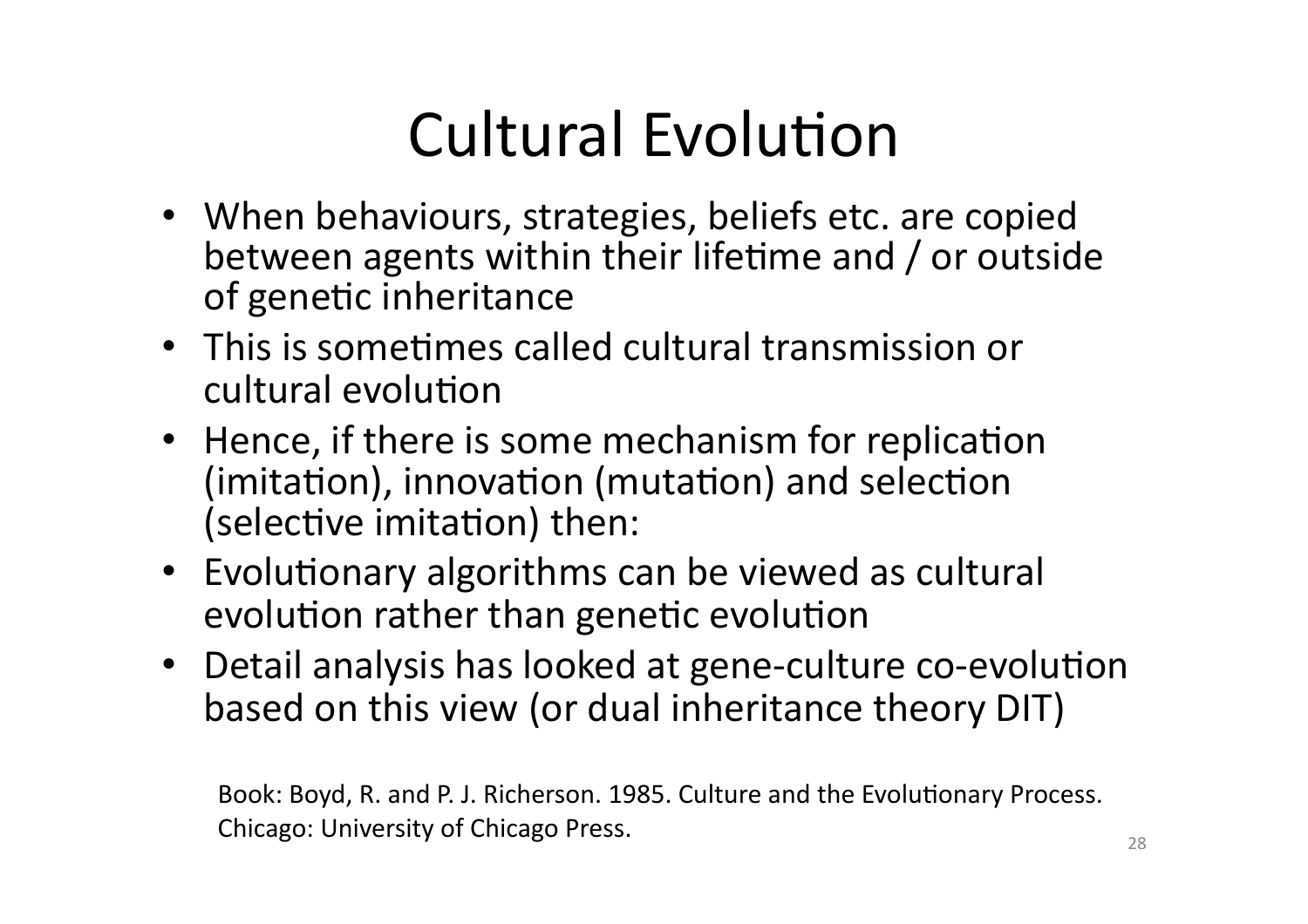### Cultural Evolution (memes)

- Richard Dawkins introduced the term "meme" in his famous book "the selfish gene"
- His idea was to show that evolution can occur outside of biology in a similar Darwinian way
- The "meme" was the cultural equivalent of the "gene" in biology
- Can be thought of as any unit of culture that can be copied accurately – such as a song, a joke, a way of throwing stones far etc.
- A group of people started to create an area called "memetics" that would study this form of cultural evolution
- But it died out as a serious area of study (that's evolution for you!)
- I have my own ideas why this happened!
- The idea of cultural evolution in a memetic sense is still sometimes used in scientific work but other terms are often used to describe it
- The term "meme" seems now to be reserved for "internet memes"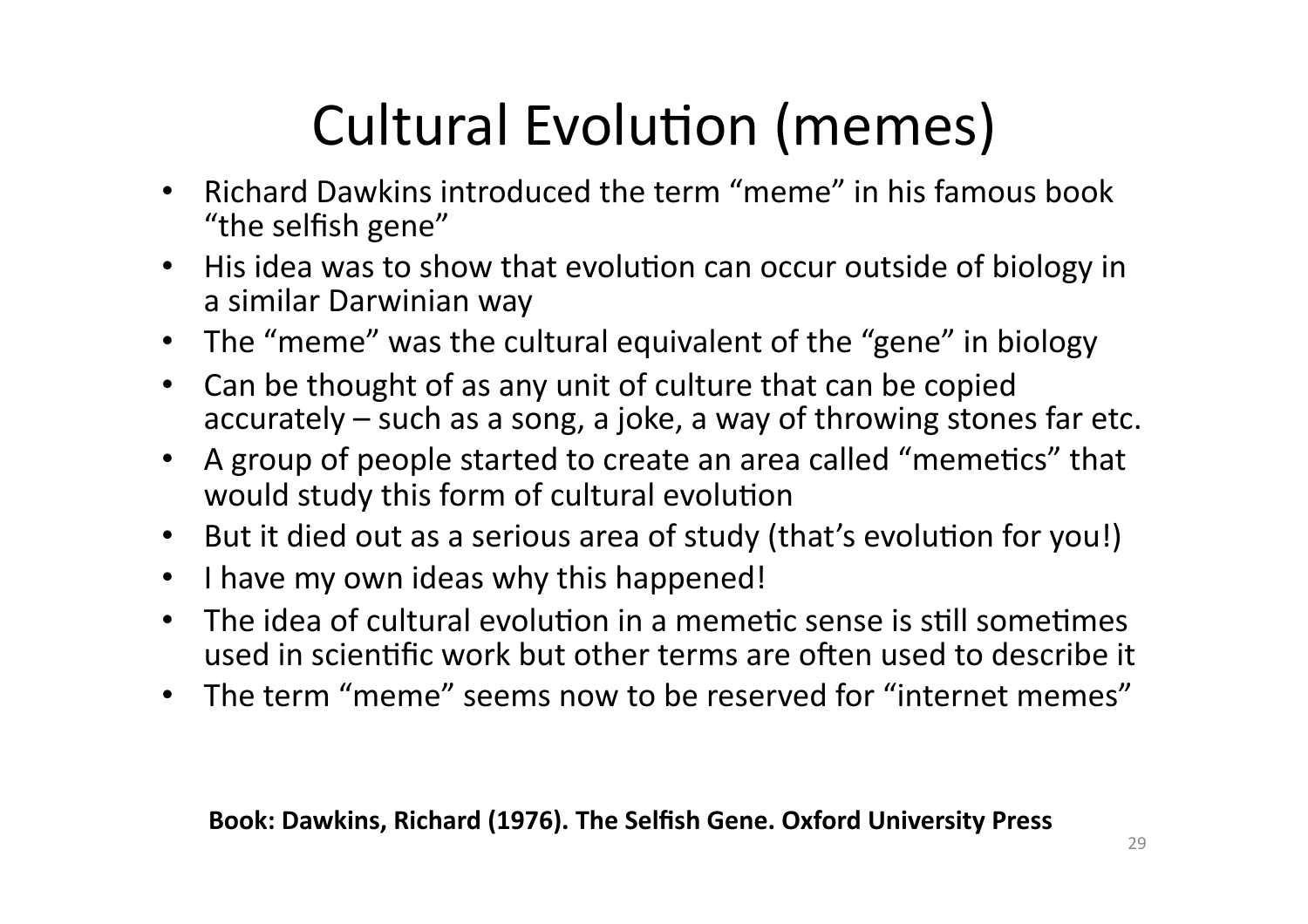Evolving the interaction structure *and* strategy in a PD simulation

- Suppose we have a set of nodes in network  $(graph)$
- Each stores some maximum number of undirected links to other nodes
- Each stores a PD strategy (C or D)
- Periodically nodes play PD games with their neighbours (those linked to) accumulating an average fitness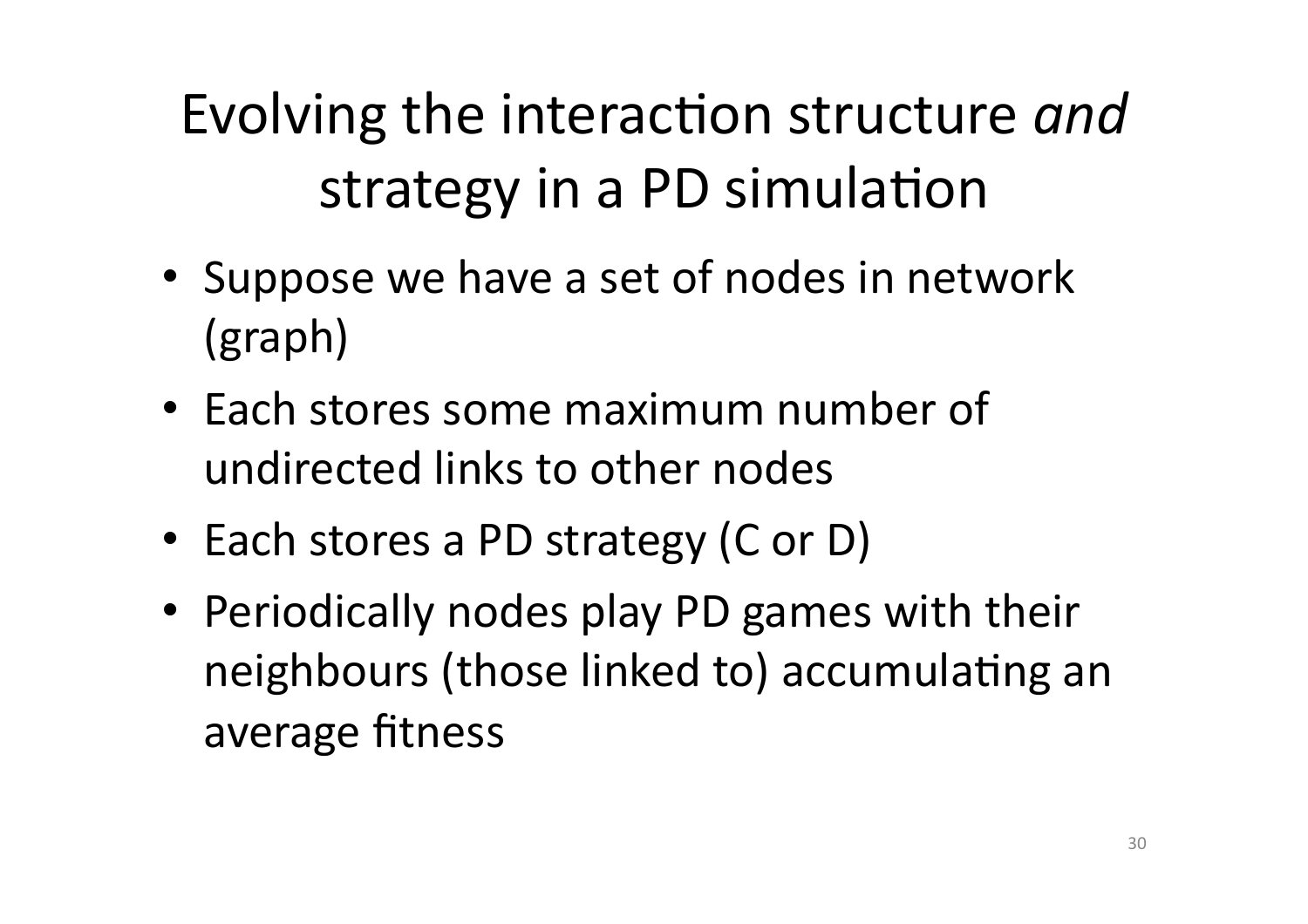#### Network rewire model

Each node *p* periodically performs a PD game interaction with a randomly chosen neighbor

Each node *p* periodically executes the following:  $q =$  SelectRandomPeer() // from entire population **If** utility<sub>a</sub> > utility<sub>p</sub> drop all current links with high probability link to node *q* and copy its strategy and links mutate (with low probability) strategy and links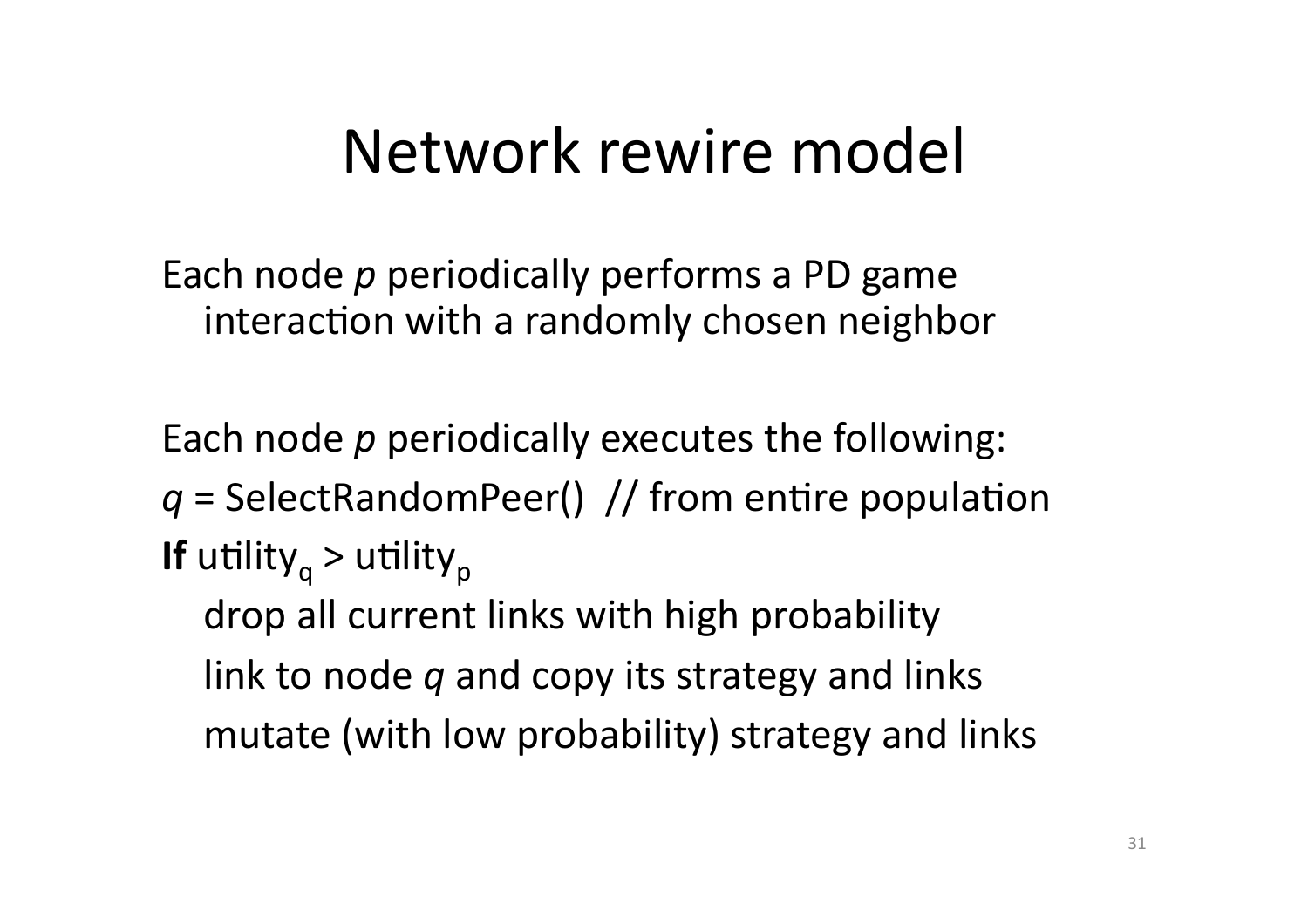#### Network rewire movie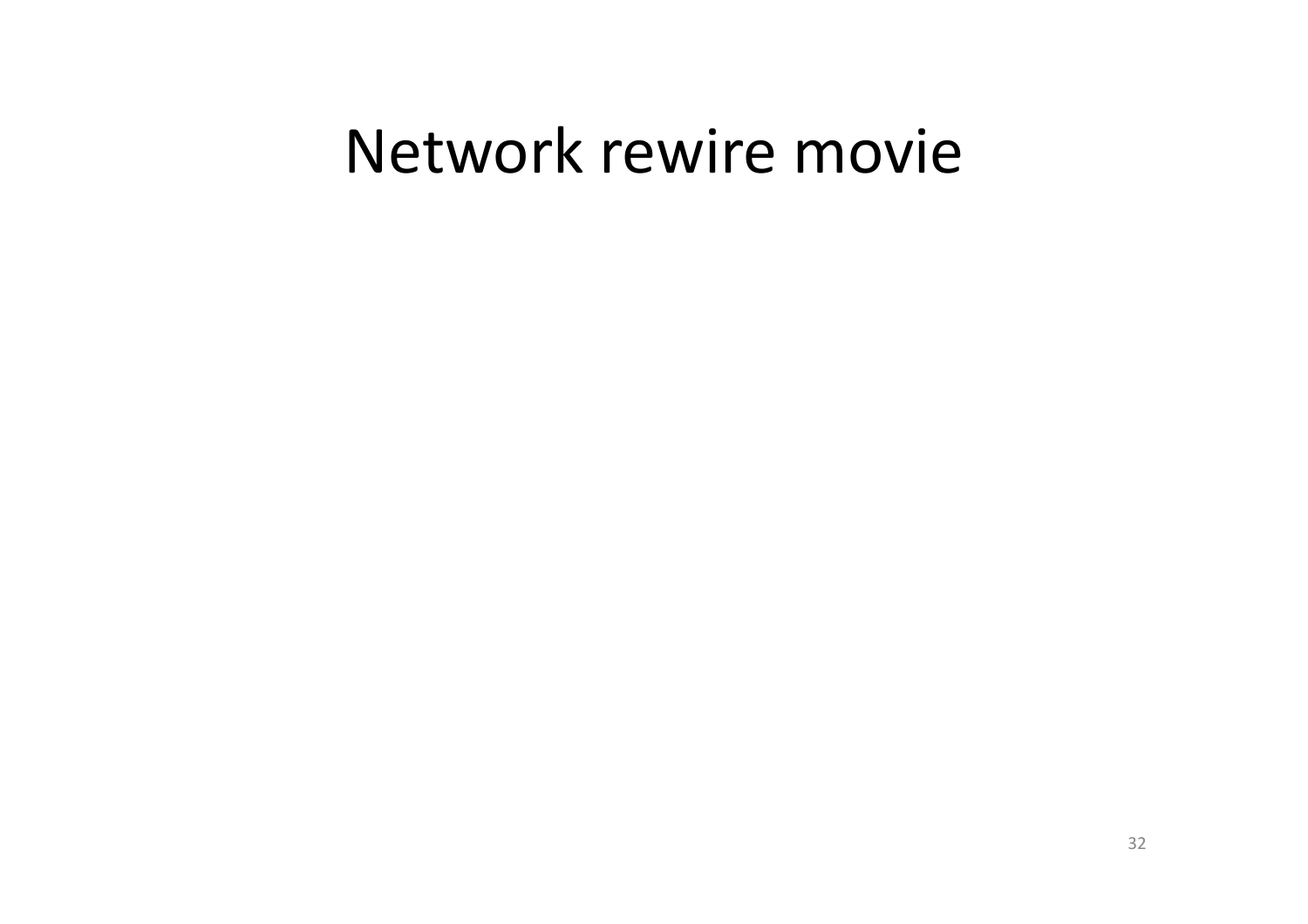# What is this showing?

- This is a form of "cultural group selection"
- Between peers using tournament selection
- Except it's not *really* group selection
- It's individual selection that dynamically creates social interaction structures that support cooperative groups
- Could such ideas be applied in real P2P?

Paper: Hales, D. & Arteconi, S. (2006) Article: SLACER: A Self-Organizing Protocol for Coordination in **P2P Networks. IEEE Intelligent Systems, 21(2):29-35** 

**Paper: Santos F. C., Pacheco J. M., Lenaerts T. (2006) Cooperation prevails when individuals adjust their social ties. PLoS Comput Biol 2(10)** 

**More recent overview paper: Hales, D., Shutters, S. (2012). Cooperation through the endogenous** evolution of social structure. Proceedings of the Complex 2012 conference in Santa Fe, NM. Dec. **5-7th 2012, Springer** 33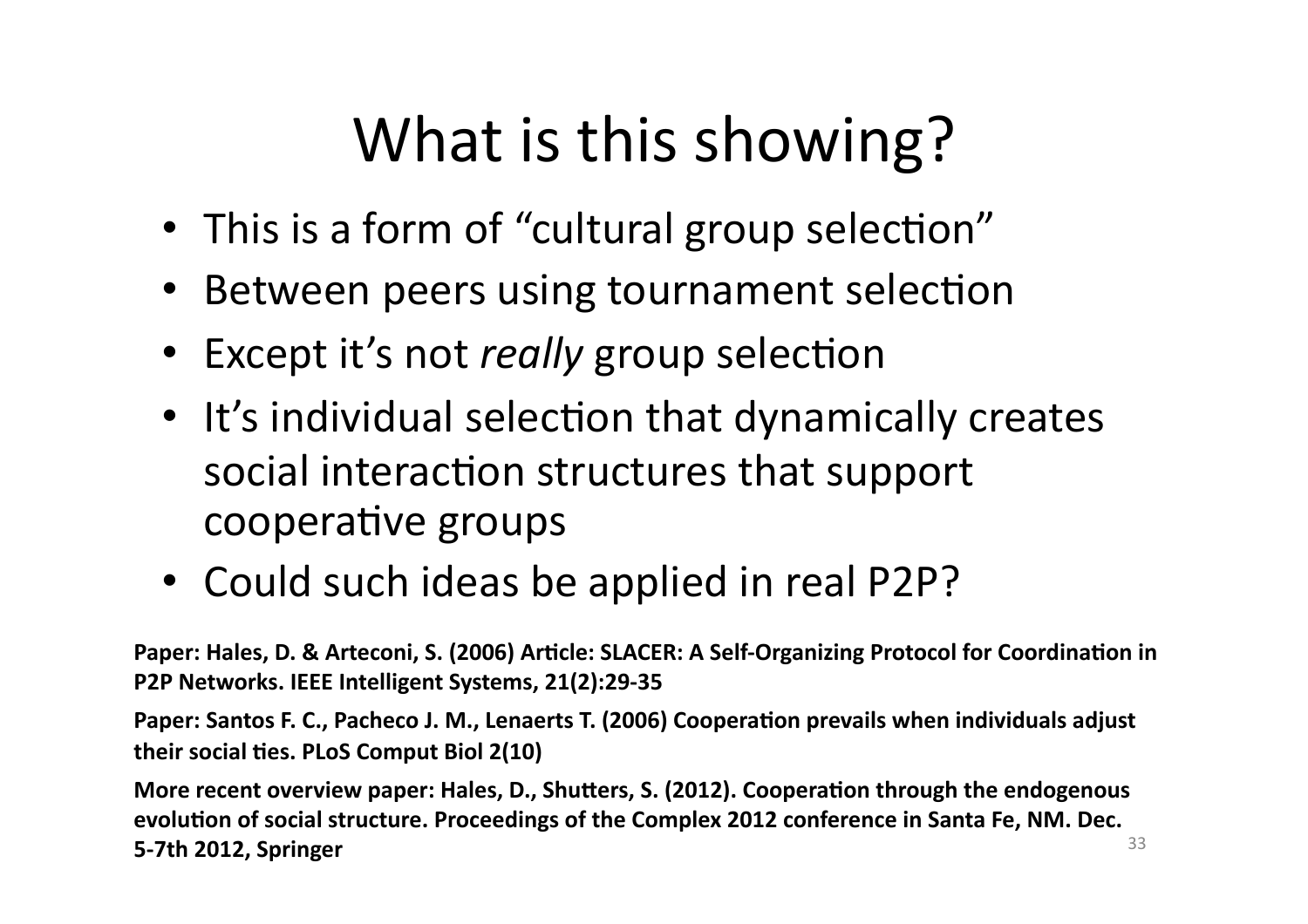#### More about this model?

- There are two videos of me giving lectures on this model:
	- $-$  (2007) @ TUD, http://youtu.be/z9H5FqDsJ24
	- $-$  (2011) @ Henley, http://youtu.be/c-iLEg9yuBo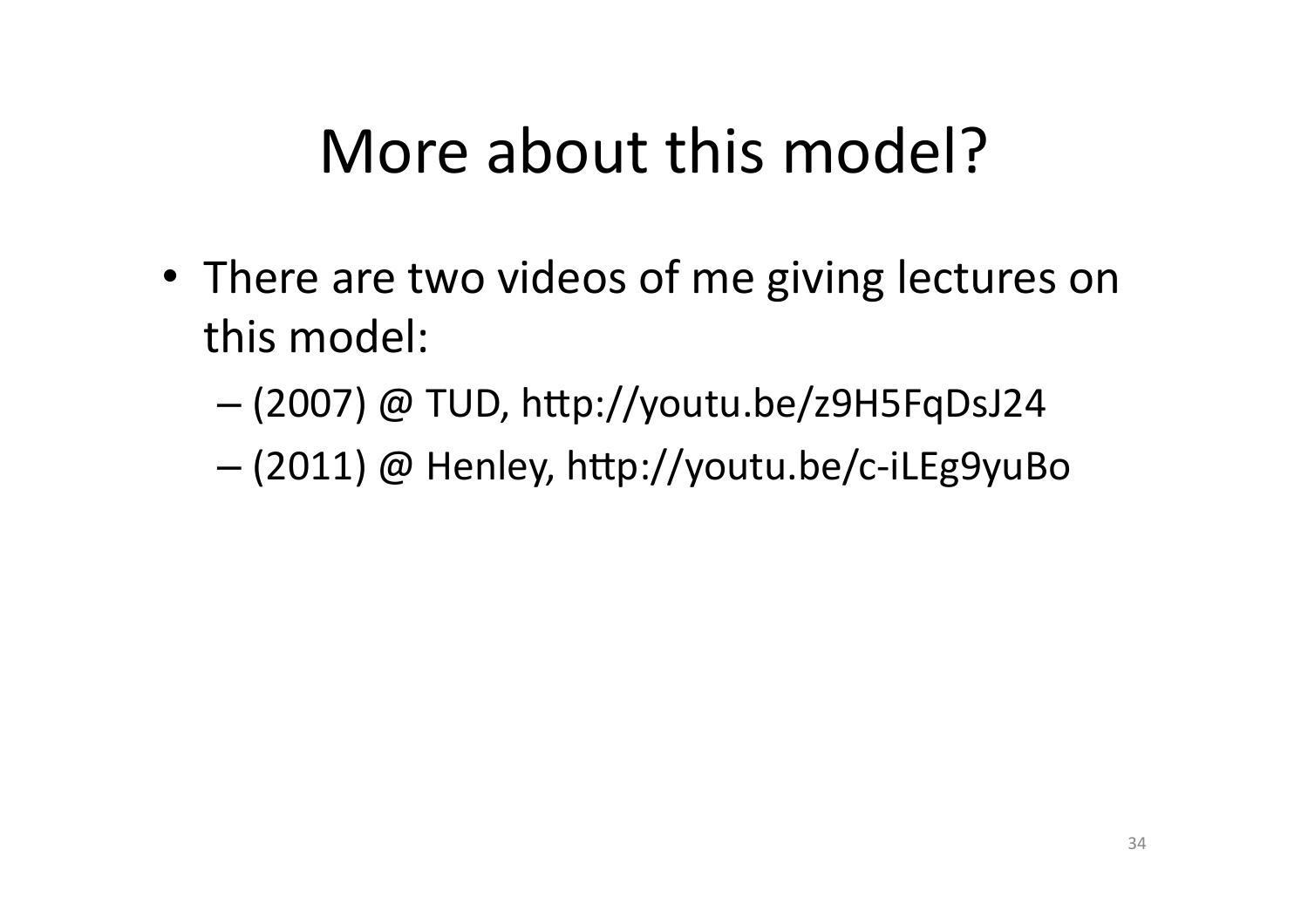### Artificial Life

- If you are interested in Alife then you could do worse that start with this recent and comprehensive review of the area:
	- Aguilar W, Santamaría-Bonfil G, Froese T and Gershenson C (2014) The past, present, and future of artificial life. Front. Robot. AI 1:8. doi: 10.3389/ frobt.2014.00008#
- Chris Langdon (remember his loop CA?) started the area and there is a journal and conferences.#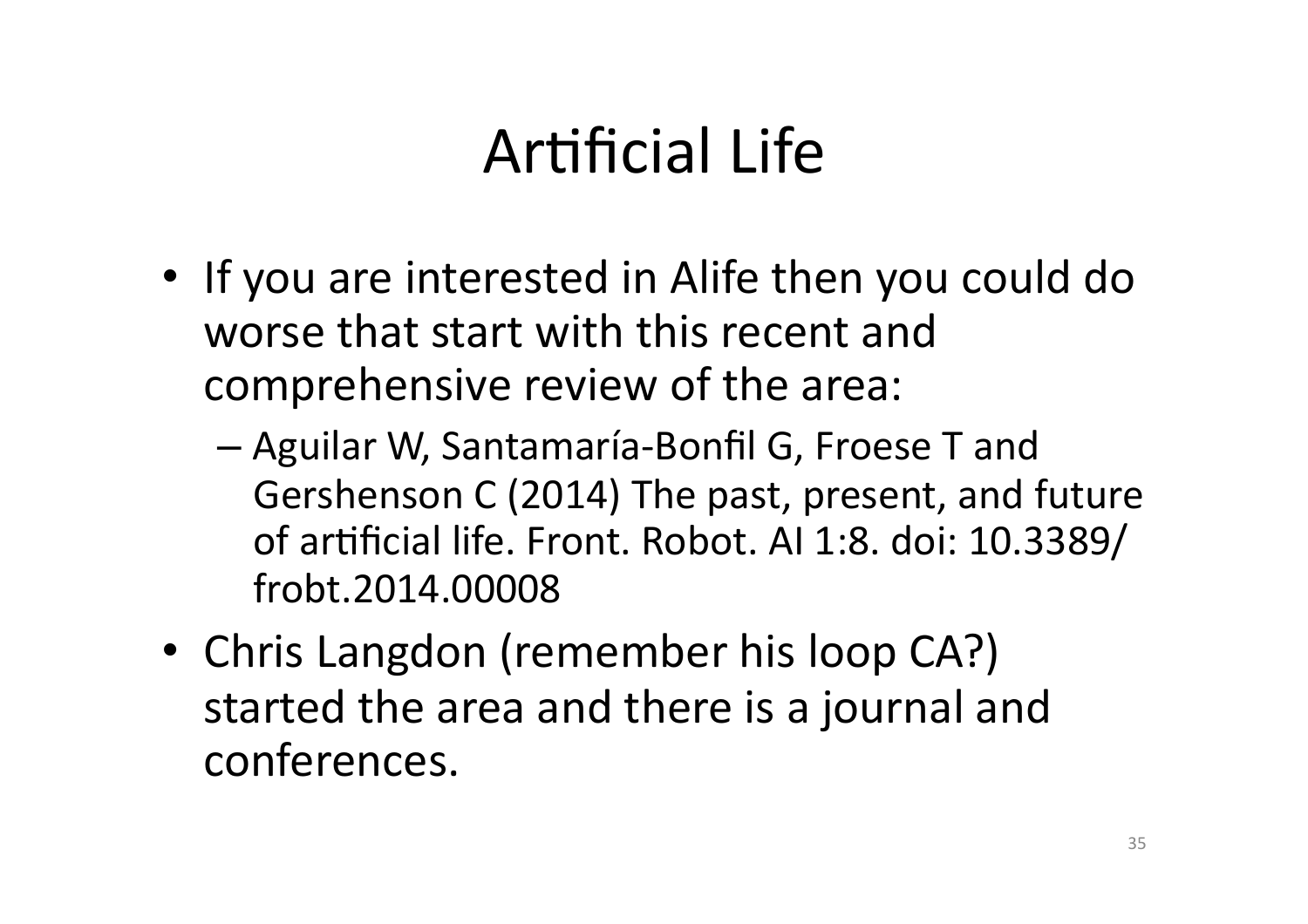# John Holland

- Interdisciplinary thinker, background in physics, maths, comp. sci, psychology.
- Invented modern genetic algorithms
- Interested in "complex adaptive systems"
- Worked with models similar to Ray's Tierra. Developed "Echo" model
- Produced the "classifier" agent which evolves it's internal (production) rule set
- Has written widely on self-organisation and emergence in easy to understand language

Books: John Holland (1998) Emergence: from chaos to order. Perseus Books.

Holland 2008 lecture video: http://youtu.be/6aN6PlsvkpY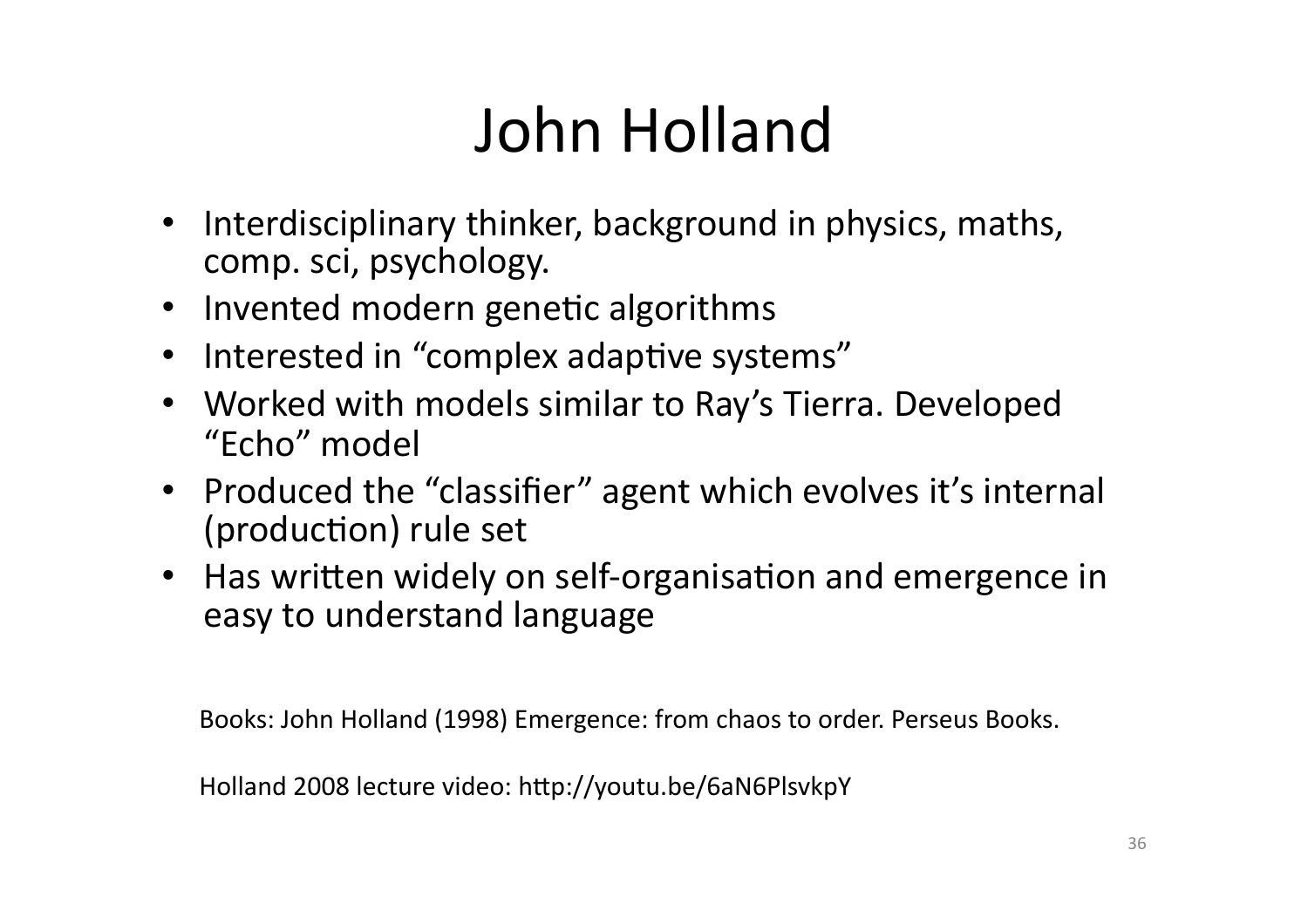### Richard#Dawkins#

- Background zoology / biology
- Great populariser of evolution as a way to explain life in his famous book "the selfish gene" and even culture (meme)
- He takes a strong "gene's eye view" which is not accepted by many evolutionary biologists (e.g. Stephen J. Gould)
- Often debates those who believe in God saying that evolution is a better explanation for life
- Argues along with Daniel Dennett that the "abstract evolutionary algorithm" can explain a lot of complex biological, social and cultural phenomena
- Some have gone even further than this and argue evolution could explain the laws of physics themselves (but that's another story!)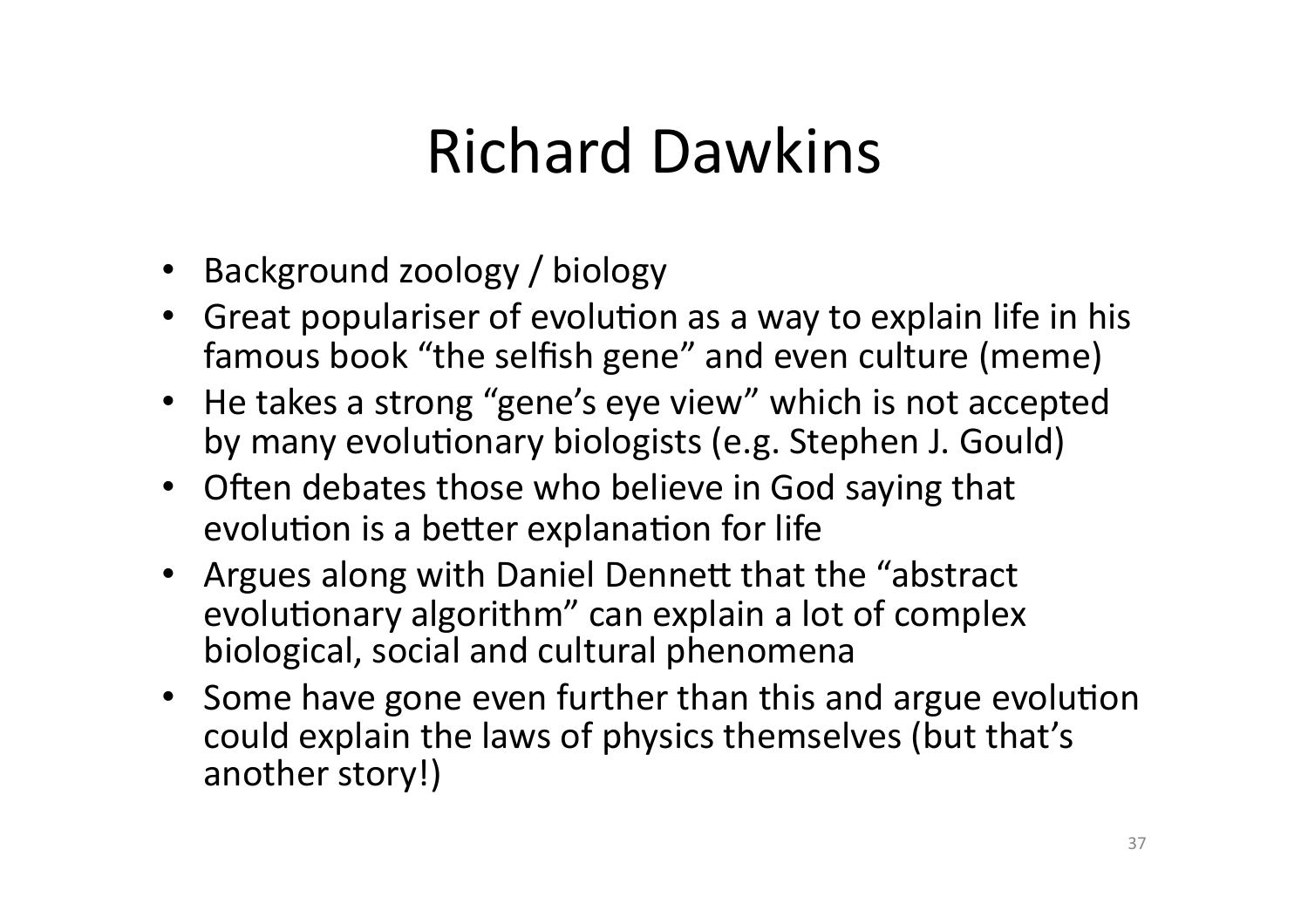#### Aside: Pierre Teilhard de Chardin

- Jesuit priest, palaeontologist, philosopher (1881-1955)
- Tried to fuse Christian doctrine with evolutionary theory
- Believed evolution was following a *teleological* path towards the "omega point" (modern form: Singularity)
- Where the "noosphere" (mind) would supplant the biosphere (matter) towards our absorption into God
- Was suppressed in his time by Catholic Church (because violated orthodoxy) but resurrected by Pope Benedict XVI more recently
- His ideas not widely accepted by Biologists or Theologians
- Teleology is not part of the modern synthesis (orthodoxy) of evolutionary theory!